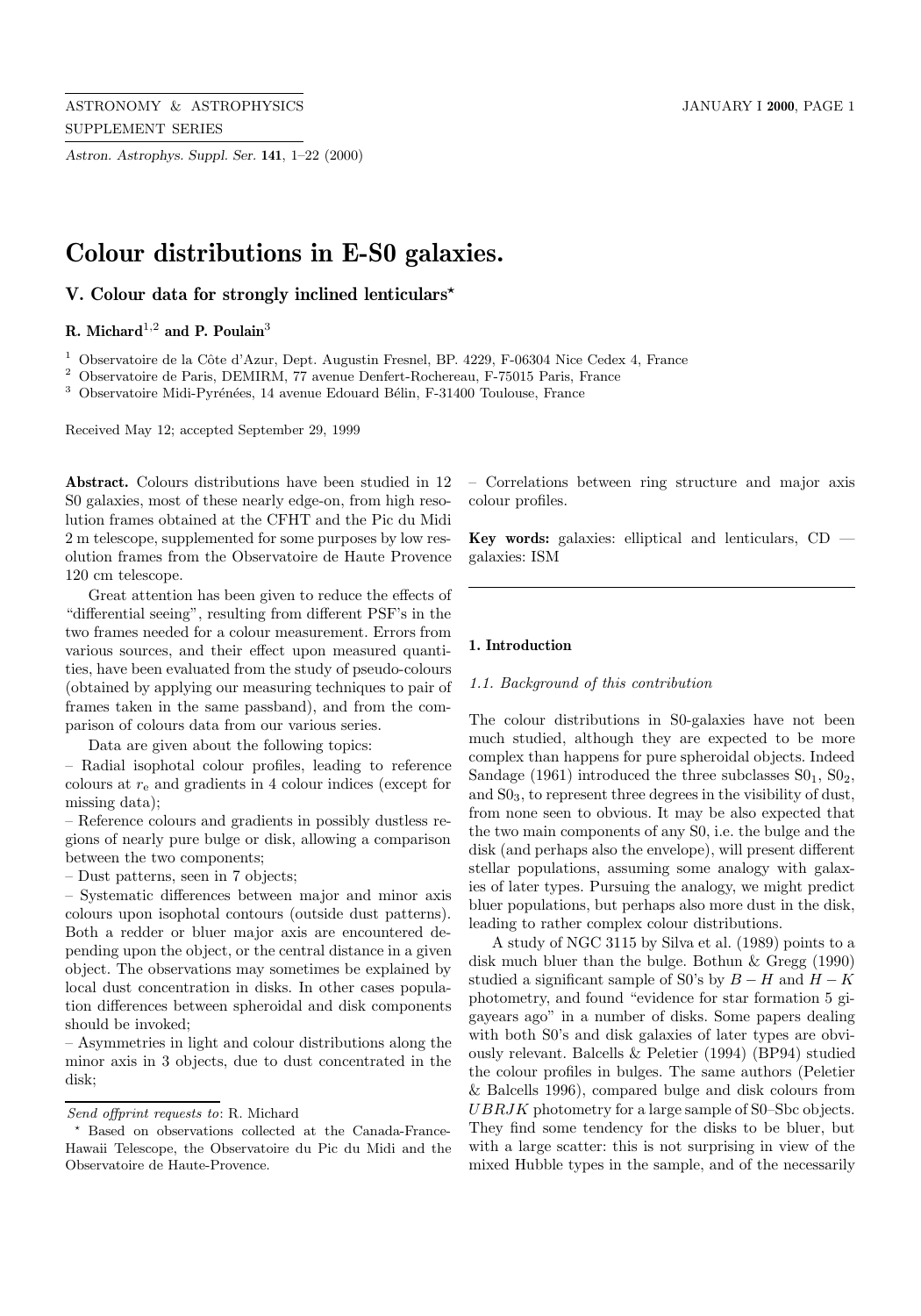coarse definition of bulge and disk colours respectively. A follow-up of this work is the survey by Peletier & Balcells (1997).

Some years ago a program was started to obtain some data on the colour distributions in S0's, using good resolution frames from the Pic du Midi, plus a few from the CFHT. This program was not favoured with good weather and usable data are available only for a dozen objects of high inclination to the line of sight. In some cases the high resolution frames could be supplemented with frames from the Observatoire de Haute-Provence, of much lesser resolution, but larger field and often better S/N. The OHP observations were previously used in morphological studies of E-S0 galaxies, including the present sample, by Michard & Marchal (1993) (or MM93) and (1994) (or MM94).

This paper presents the data from this small sample. Section 2 reviews the observations, Sect. 3 the data analysis: as in previous papers of this series, it has been tried to reduce the errors due to "differential seeing", that is the different PSF of the two frames needed for measuring a colour. Section 4 collects the data mostly in tabular form, with colour maps and graphs of radial colour profiles assembled in the Appendix. Section 5 gives some tentative conclusions.

#### 1.2. Notations and abbreviations

It may be useful to collect here the notations and abbreviations currently used below.

- . SuBr surface brightness;
- . majA, minA, major and minor axis respectively;
- . a, c major and minor axis of the Reference Ellipse for the representation of an isophote according to Carter; .  $r = (ac)^{1/2}$  mean radius of the isophote;
- 
- . l, s, true major and minor axis respecticely;
- $e_i, f_i$  coefficients of cosine and sine terms in Carter's harmonic representation of deviations from the Reference Ellipse;
- . PA position angle of major axis;
- . q axis ratio of the Reference Ellipse;
- .  $\epsilon = 1 q$  ellipticity;
- . spH spheroidal halo; thD thick disk; exD extended disk, are symbols of our classification of the envelopes of disky galaxies (see MM94).

# **2. Observations**

The observations used in this work have been gathered at three different instruments:

1. High resolution frames were obtained for 5 objects at the CFHT, in 1989–90 by J.L. Nieto and 1992 by one of us. The so called HRCam was used, with a scale of 0.107 arcsec/pixel. The total field was only 641  $\times$ 

**Table 1.** Literature data for sample galaxies. Types are from the RSA. The velocities  $V_{op}$  and galactic B absorption  $A_g$  are from the RC3. The total magnitudes  $V_T$ , the radius log<sub>re</sub> in arcsec, the estimated luminosity  $M_T$  in B are from MM94. Env. gives our classification of the outer envelopes (the notations are explained above in I.2)

| NGC  | Type        | $V_{\rm opt}$ | $A_{\rm g}$ | $V_{\rm T}$ | $log r_e$ | $-M_{\rm T}$ | Env.             |
|------|-------------|---------------|-------------|-------------|-----------|--------------|------------------|
| 2549 | $S0_1(7)$   | 1070          | 0.13        | 11.20       | 1.05      | 19.12        | $ex\overline{D}$ |
| 3098 | $S_{01}(9)$ | 1401          | 0.11        | 12.06       | 0.90      | 18.43        | spH              |
| 3115 | $SO_1(7)$   | 670           | 0.10        | 9.00        | 1.61      | 19.91        | spH              |
| 3245 | $SO_1(5)$   | 1348          | 0.05        | 10.90       | 1.32      | 19.05        | thD              |
| 4026 | $SO_1(9)$   | 930           | 0.04        | 10.53       | 1.21      | 19.44        | thD              |
| 4036 | $S0_3(8)$   | 1397          | 0.03        | 10.69       | 1.30      | 19.33        | exD              |
| 4111 | $S_{01}(9)$ | 815           | 0.00        | 10.63       | 1.02      | 19.01        | thD              |
| 4350 | $SO_1(8)$   | 1234          | 0.03        | 11.00       | 1.16      | 19.11        | $s$ p $H$        |
| 5308 | $SO_1(8)$   | 2041          | 0.01        | 11.47       | 1.10      | 18.96        | thD              |
| 5422 | $S0_3(8)$   | 1782          | 0.03        | 11.92       | 1.12      | 19.05        | thD              |
| 7332 | $S_{02}(8)$ | 1202          | 0.12        | 11.00       | 1.13      | 18.62        | thD              |
| 7457 | $S_{01}(5)$ | 824           | 0.22        | 11.14       | 1.52      | 18.86        | exD              |
|      |             |               |             |             |           |              |                  |

Table 2. First list of frames used in this work. OBS = Telescope, coded as CFH, TBL for the 2 m Bernard Lyot telescope at the Pic du Midi, OHP for the 120 cm telescope at Observatoire de Haute-Provence.  $F =$  filter. Exposure times are in seconds. For the CFHT, dates are for the begining of the night in HST; for the TBL or OHP they are for the begining of the night in UT.  $W_0 = FWHM$  in arcsec of the original PSF.  $W_i$  = same for the "improved" PSF (see Sect. 3). When the file code contains an m, it was obtained by merging two frames

| NGC  | <b>OBS</b> | $_{\it F}$       | File | $\overline{\text{Date}}$ | Exp. | $\overline{W_0}$ | $W_{\rm i}$              |
|------|------------|------------------|------|--------------------------|------|------------------|--------------------------|
| 2549 | CFH        | $\overline{B}$   | h042 | 04/04/92                 | 900  | 0.59             |                          |
| id   | id         | $_{R}$           | h042 | id                       | 60   | 0.62             |                          |
| id   | OHP        | B                | 2b33 | 18/01/91                 | 1080 | 2.66             | 1.98                     |
| id   | id         | $\bar{V}$        | 2b30 | id                       | 180  | 2.26             | 2.00                     |
| id   | id         | $_{\it R}$       | 2b31 | id                       | 120  | 2.10             | 1.94                     |
| id   | id         | I                | 2b32 | id                       | 120  | 2.39             | 1.82                     |
| id   | id         | U                | 6a17 | 13/01/94                 | 3000 | 2.92             | 2.00                     |
| id   | id         | V                | 6a16 | id                       | 150  | 2.52             | 1.85                     |
| 3098 | CFH        | B                | h032 | 03/04/92                 | 900  | 0.54             | -                        |
| id   | id         | $\boldsymbol{R}$ | h033 | id                       | 60   | 0.61             |                          |
| id   | OHP        | $\boldsymbol{B}$ | 2b48 | 18/01/91                 | 1200 | 2.96             | 2.60                     |
| id   | id         | V                | 2b45 | id                       | 360  | 2.54             |                          |
| id   | id         | $\boldsymbol{R}$ | 2b46 | id                       | 300  | 2.91             | 2.60                     |
| id   | id         | Ι                | 2b47 | id                       | 300  | 2.88             | 2.47                     |
| id   | id         | U                | 6a61 | 14/01/94                 | 3600 | 4.93             | 3.75                     |
| id   | id         | U                | 6a62 | id                       | 3600 | 4.90             | 3.75                     |
| id   | id         | $\bar{V}$        | 6a60 | id                       | 120  | 4.29             | 3.75                     |
| 3115 | CFH        | В                | h06m | 06/12/89                 | 90   | 0.73             | -                        |
| id   | id         | R                | h064 | id                       | 60   | 0.55             |                          |
| id   | OHP        | U                | 3c33 | 18/03/91                 | 2700 | 3.85             | 3.00                     |
| id   | id         | $\boldsymbol{B}$ | 3c34 | id                       | 600  | 3.06             | 2.75                     |
| id   | id         | V                | 3b28 | 16/03/91                 | 180  | 3.00             | 2.51                     |
| id   | id         | $\boldsymbol{R}$ | 3c32 | 18/03/91                 | 180  | 2.70             | $\overline{\phantom{0}}$ |
| id   | id         | I                | 3c35 | id                       | 300  | 2.50             | $\overline{a}$           |
| 3245 | CFH        | B                | h042 | 04/04/92                 | 900  | 0.67             | $\overline{a}$           |
| id   | id         | $\boldsymbol{R}$ | h041 | id                       | 60   | 0.53             | $\equiv$                 |
| id   | OHP        | U                | 2c57 | 20/01/91                 | 4200 | 3.25             | $\overline{a}$           |
| id   | id         | В                | 2c54 | id                       | 1000 | 2.90             | 2.18                     |
| id   | id         | V                | 2c53 | id                       | 120  | 2.06             | 1.95                     |
| id   | id         | $_{R}$           | 2c55 | id                       | 120  | 2.49             | 2.07                     |
| id   | id         | Ι                | 2c56 | id                       | 150  | 2.28             | 2.12                     |
| id   | id         | U                | 6b20 | 15/01/94                 | 3600 | 3.68             | 2.94                     |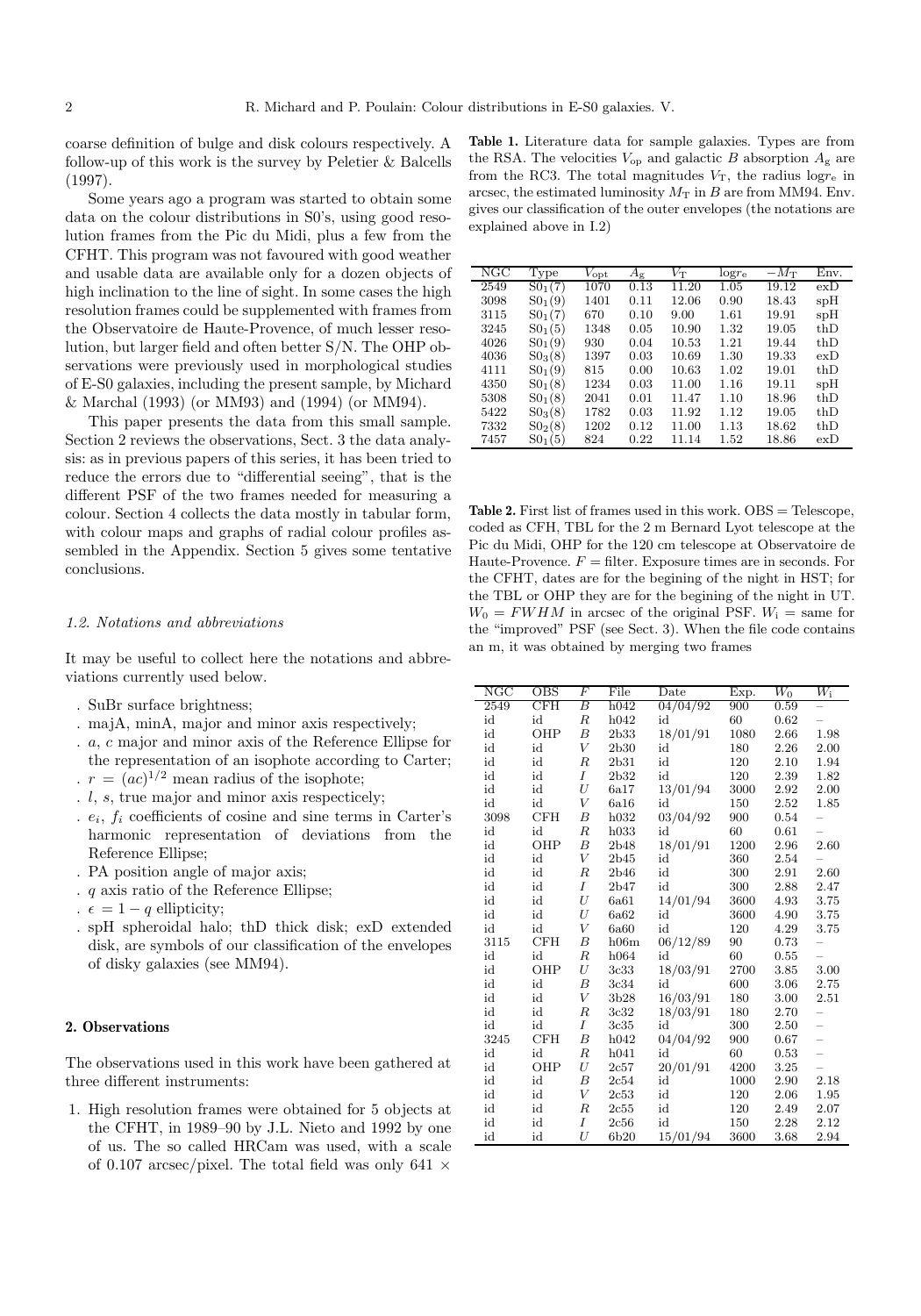**Table 3.** Second list of frames used in this work. See previous Table for explanations

| NGC  | OBS          | $_{\it F}$       | File | Date     | Exp. | $\overline{W_0}$ | $W_{\rm i}$              |
|------|--------------|------------------|------|----------|------|------------------|--------------------------|
| 4026 | $_{\rm TBL}$ | В                | t116 | 07/03/94 | 1453 | 1.15             | 0.75                     |
| id   | id           | V                | t113 | id       | 332  | 1.06             | 0.85                     |
| id   | id           | $\boldsymbol{R}$ | t114 | id       | 360  | 0.91             | 0.76                     |
| id   | id           | $\overline{I}$   | t115 | id       | 360  | 1.27             | 1.10                     |
| id   | OHP          | $\boldsymbol{B}$ | 6b56 | 17/01/94 | 480  | 3.36             | 2.21                     |
| id   | id           | $\boldsymbol{R}$ | 6b57 | id       | 60   | 2.64             | 2.20                     |
| id   | id           | I                | 6b58 | id       | 60   | 2.87             | 2.15                     |
| id   | id           | V                | 6c29 | 18/01/94 | 120  | 2.20             | 1.99                     |
| id   | id           | U                | 6c30 | id       | 3600 | 2.86             | 2.11                     |
| 4036 | TBL          | $\boldsymbol{B}$ | t120 | 07/03/94 | 1500 | 1.35             | 0.95                     |
| id   | id           | $\boldsymbol{V}$ | t117 | id       | 360  | 0.99             | $\overline{\phantom{0}}$ |
| id   | id           | $\boldsymbol{R}$ | t118 | id       | 360  | 1.05             | $\overline{a}$           |
| id   | id           | $\overline{I}$   | t119 | id       | 360  | 1.35             |                          |
| id   | OHP          | U                | 6c32 | 18/01/94 | 3000 | 2.86             | 2.35                     |
| id   | id           | $\boldsymbol{B}$ | 1c14 | 13/12/90 | 780  | 2.58             | 2.03                     |
| id   | id           | V                | 2a59 | 18/01/91 | 180  | 2.35             | 2.04                     |
| id   | id           | V                | 6c31 | 18/01/94 | 120  | 2.08             |                          |
| id   | id           | $_{R}$           | 1c12 | 13/12/90 | 180  | 2.66             | 1.93                     |
| id   | id           | Ι                | 1c13 | id       | 180  | 2.39             | 2.18                     |
| 4111 | TBL          | $\boldsymbol{B}$ | t311 | 10/03/94 | 1500 | 1.22             | 0.94                     |
| id   | id           | $\bar{V}$        | t308 | id       | 342  | 1.18             | 0.94                     |
| id   | id           | $\boldsymbol{R}$ | t309 | id       | 410  | 1.13             | 0.96                     |
| id   | OHP          | $\boldsymbol{U}$ | 6c34 | 18/01/94 | 3600 | 2.81             | 2.01                     |
| id   | id           | $\boldsymbol{B}$ | 2b53 | 18/01/91 | 1080 | 2.50             | 1.91                     |
| id   | id           | $\boldsymbol{B}$ | 2b54 | id       | 360  | 2.54             | 1.92                     |
| id   | id           | $\bar{V}$        | 2b52 | id       | 180  | 2.07             | 1.95                     |
| id   | id           | V                | 6c33 | 18/01/94 | 180  | 2.07             | 1.95                     |
| id   | id           | $\boldsymbol{R}$ | 2b56 | id       | 180  | 2.60             | 1.92                     |
| id   | id           | I                | 2b57 | id       | 180  | 2.42             | 1.99                     |
| 4350 | TBL          | $\boldsymbol{B}$ | t316 | 10/03/94 | 1500 | 0.98             | -                        |
| id   | id           | V                | t313 | id       | 360  | 1.29             | $\overline{a}$           |
| id   | id           | $\boldsymbol{R}$ | t314 | id       | 360  | 1.30             | $\overline{a}$           |
| id   | id           | I                | t315 | id       | 360  | 1.96             | $\overline{a}$           |
| id   | OHP          | U                | 3a3s | 15/3/91  | 4800 | 2.85             | 2.30                     |
| id   | id           | В                | 2b65 | 19/1/91  | 1200 | 2.63             | 1.88                     |
| id   | id           | V                | 2b64 | id       | 180  | 2.34             | 1.87                     |
| id   | id           | $\boldsymbol{V}$ | 3a32 | 15/3/91  | 180  | 2.27             | $\overline{\phantom{0}}$ |
| id   | id           | R                | 2b66 | 19/1/91  | 180  | 2.54             | 1.87                     |

**Table 4.** Third list of frames used in this work. See previous Table for explanations

| NGC  | OBS                  | $\overline F$ | File | $_{\text{Date}}$ | Exp. | $W_0$ | $W_{\rm i}$ |
|------|----------------------|---------------|------|------------------|------|-------|-------------|
| 5308 | $\operatorname{TBL}$ | В             | t124 | 07/03/94         | 1500 | 1.07  |             |
| id   | id                   | V             | t121 | id               | 360  | 0.94  |             |
| id   | id                   | $_{R}$        | t122 | id               | 360  | 1.00  |             |
| id   | id                   | I             | t123 | id               | 360  | 1.45  |             |
| id   | OHP                  | В             | 3a39 | 15/03/91         | 900  | 1.96  | 1.84        |
| id   | id                   | V             | 3a37 | id               | 120  | 2.06  |             |
| id   | id                   | V             | 3a40 | id               | 300  | 2.05  |             |
| id   | id                   | R             | 3a41 | id               | 300  | 2.10  | 1.87        |
| id   | id                   | Ι             | 3a42 | id               | 300  | 1.68  |             |
| 5422 | TBL                  | V             | t125 | 07/03/94         | 360  | 0.85  |             |
| id   | id                   | $_{R}$        | t126 | id               | 360  | 0.81  |             |
| id   | id                   | Ι             | t127 | id               | 360  | 1.32  |             |
| id   | OHP                  | В             | 3c52 | 18/03/91         | 720  | 3.11  | 2.08        |
| id   | id                   | V             | 3c53 | id               | 300  | 3.02  | 1.94        |
| id   | id                   | $_{R}$        | 3c54 | id               | 300  | 2.89  | 1.95        |
| id   | id                   | I             | 3c55 | id               | 300  | 2.62  | 2.01        |
| 7332 | TBL                  | В             | td74 | 16/08/93         | 1200 | 1.65  |             |
| id   | id                   | $_{R}$        | td72 | id               | 600  | 2.41  | 1.60        |
| id   | OHP                  | В             | 1c31 | 13/12/90         | 720  | 3.02  | 2.15        |
| id   | id                   | V             | 1c30 | id               | 240  | 3.03  | 2.16        |
| 7457 | CFH                  | В             | h04  | 22/10/90         | 240  | 0.77  |             |
| id   | id                   | R             | h02  | id               | 60   | 0.56  |             |
| id   | OHP                  | В             | 1a3  | 10/12/90         | 900  | 3.23  |             |
| id   | id                   | V             | 1a4  | id               | 450  | 3.01  |             |

1011 pixels. Note however that the data for NGC 3115 were obtained in 1989 with the Cassegrain camera at the same scale and field. With the HRCam, a guiding star has to be located at a specific place in the field, so that the studied object is often far from centred, and the usable galaxian range may be rather limited: the range of measurable majA values is 30− 50 arcsec. Unfortunately, only the B and R colours are available, with  $R$  according to Cousins. Stellar images give a mean  $FWHM$  of 0.66" in B and 0.57" in R.

- 2. Obervations of fair resolution were obtained by one of us for 6 more objects, at the 2 m Bernard Lyot telescope of the Pic du Midi (TBL). With the catadioptric focal reducer, the scale was 0.242 arcsec/pixel, and the usable field  $951 \times 1001$  pixels. Frames in B, V, R and I were generally obtained. Some problems with the optical adjustements of the camera occured in 1994, so that the PSF is seen to vary significantly in the field, while the PSF's in  $I$  are rather poor, as compared to the other bands. Several frames from this run are affected by geometrical errors (of electronic origin), involving some limitations in their possible uses. The mean  $FWHM$ 's from stellar images are  $1.15''$  in B, 1.05" in  $V$ , 1.03" in R and 1.47" in I for the main run of 1994, while the observations of NGC 7332 are less good.
- 3. The above material was completed by frames from the series obtained at the 120 cm of the Observatoire de Haute-Provence (OHP) by J. Marchal and one of us. In 1990–91, the available scale was 0.84 arcsec/pixel, and the usable field  $321 \times 511$  pixels, or about 4  $\times$ 7 arcmin. Later a camera with 0.76 arcsec/pixel and a field of about  $7 \times 7$  arcmin became available, and was used in our 1994 observing run. Frames in  $U, B, V, R$ and  $I$  were obtained, but part of the  $U$  images were discarded due to unsufficient S/N. The seeing at the OHP is generally in the  $2-3$  arcsec but may become still worse!

# **3. Data analysis**

# 3.1. General indications

The here used techniques of data reduction and colour measurements have been extensively described in Paper IV of this series (Michard 1999). The indications given there about the preliminary steps, the 1D and 2D colour reductions, the calibrations and usual corrections of the colours remain largely unchanged. Here is given a summary of a few important points:

1. The isophotal analysis according to Carter (1978) is a necessary step of our procedure. A set of isophotes, in parametric form, is used to locate the points to be measured to derive local magnitudes and colours,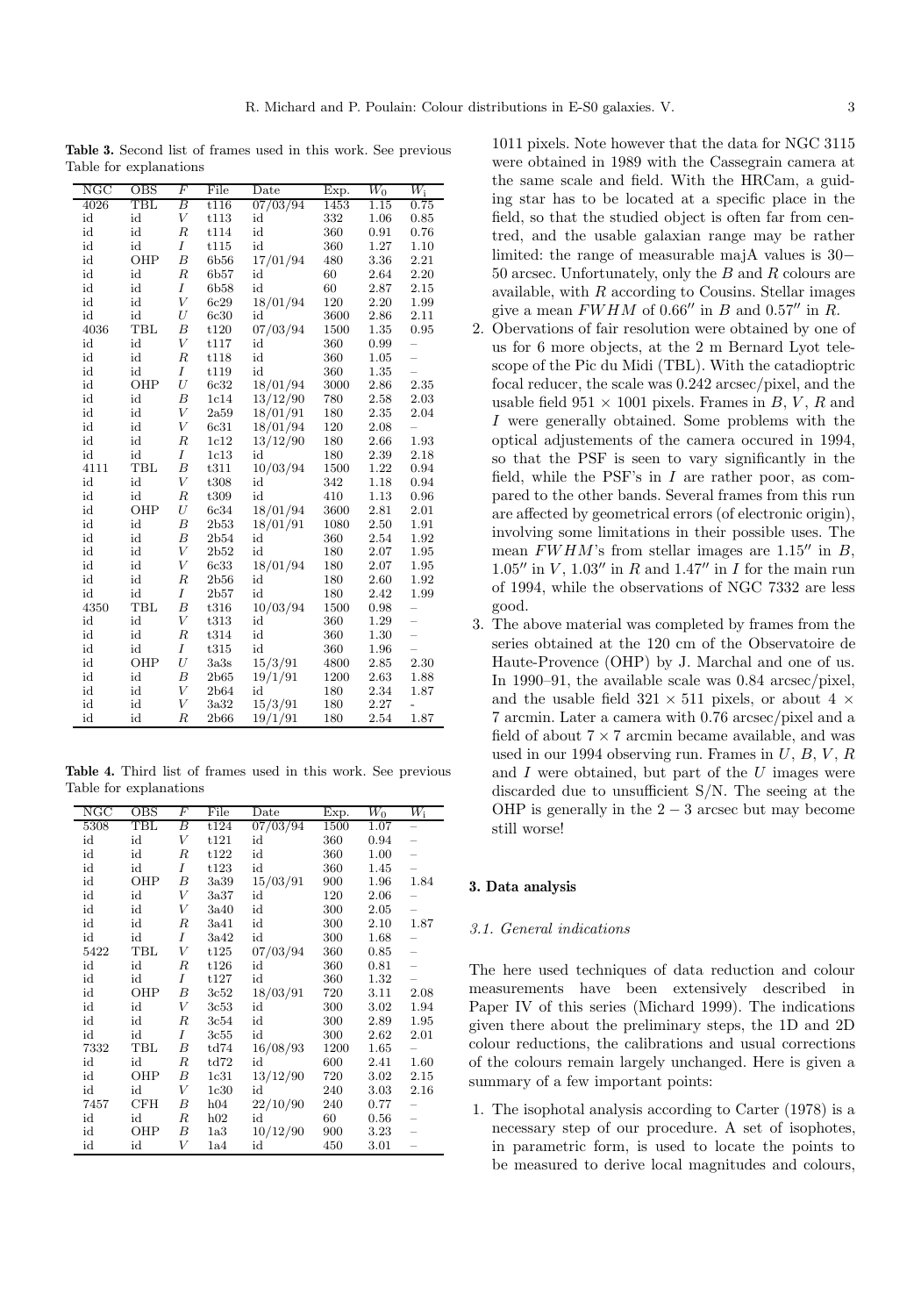and define adequate averaging ranges to obtain a sufficient S/N without unwanted degradation of the resolution. The measured contours are then 0.1 mag distant, and they are symmetrized by simplifications in their Carter's representation: an invariant center is adopted, and odd harmonics are put to zero.

2. Radial 1D SuBr or colour distributions are obtained separately for each axis, and also for each opposite half of a given axis. To define data points for a given axis, pixels are averaged within a range of  $\pm 22^\circ$ . around the nominal direction, this range being defined by the eccentric anomaly  $\omega$  of the Carter Reference Ellipse. Note that a given range in  $\omega$  corresponds to different ranges of polar angle at the majA and minA, depending upon the  $q$  ratio of the isophote. For instance, for a flat galaxy with  $q = .3$  the adopted range of  $\pm 22.5$  in  $\omega$  will correspond to  $\pm 7^\circ 1$  in polar angle at the majA and to  $\pm 54^\circ$  at the minA. Examples of such detailed radial profiles are shown below in Fig. 3.

Besides this we have obtained average radial colour profiles, giving the mean isophotal colour against the mean isophotal radius (see plots in the Appendix).

- 3. Azimuthal colour distributions have been systematically measured. These are obtained using all pixels within "measurements rings" limited by symmetrized isophotal contours, again defined by the Carter's representation and labelled by their inner and outer radii r. In azimuth there are 121 data points taken at equal steps in the eccentric anomaly  $\omega$  along Carter's Reference Ellipse. These are usually plotted at the relevant polar angle, 0 and 180◦ for the majA, 90 and 270<sup>°</sup> for the minA. For strongly elongated objects, the points are thus much more closely packed near the major than the minor axis as may be noted in published diagrams (Figs. 1, 2).
- 4. 2D colour maps have been produced from the best pairs of frames, using the usual definition of the colour as a difference of magnitudes. These have been used to produce the 12 maps assembled in Figs. A1 to A12, and the FITS images made available upon request to interested readers.
- 5. Again special care has been taken of correcting, at least approximately, the important errors in colours resulting from "differential seeing", that is the different PSF's of the two frames involved in measuring a colour. Some new features have been introduced in this part of the present work and will be now described.

### 3.2. PSF matching with improved resolution

As pointed out in Paper IV, the first step in attempting to equalize the PSF's of two different frames, is to determine a correcting function FC, such that the convolution of the sharper of the two PSF's with FC will reproduce the other one. Then one can convolve the "sharp" frame by

FC to match its new PSF to the one of the "unsharp" one. Accordingly the colour is observed with the resolution of the worse frame.

In principle, one could also deconvolve with FC the worse of the two frames, to match its PSF with the best one of the pair. In this case one has to be aware of the artefacts introduced by "ringing" of the solution, as experimented by Michard (1996) for the widely used Lucy's deconvolving routine. If FC is, however, much narrower than the original PSF such artefacts may remain negligible. A test is available, as the deconvolution by FC may be applied to a stellar image: in this case ringing will manifest itself by a darker ring around the deconvolved image.

It has been attempted to generalize the above considerations by determining the FC functions needed to bring the PSF's of a group of images of similar resolutions to a single narrower common PSF, indeed a Gaussian of suitable FWHM. Sometimes the best PSF in the group was used for matching instead of a Gaussian. The results of this exercize are given in Tables 1, 2, 3 under the label of "improved  $FWHM$ ". It may be noted that we suceeded in matching the PSF's to very similar width's in most cases, and with noticeable improvements of between 20 to 33% of their width.

The eventual effect of deconvolution artefacts was checked by performing the isophotal analysis upon both the original and "improved" frames: the parameters  $q$  and  $e_4$  provide very sensitive tests. Other tests are feasible by comparing the colours measured from pairs of frames matched by either convolution or deconvolution: if new colour features occur with the "improved" frames, one should be cautious!

# 3.3. Errors in the study of near edge-on disk objects

The errors induced by seeing in colour studies of Etype objects have been discussed at some length in our Paper IV, and in the previous papers by several authors quoted there. The errors may be very large in the central part of such objects, involving a strong light gradient, but at radial distances larger than a few times the seeing disk, the measurements are hopefully unbiased. This will not be the case however for objects embodying a thin disk at nearly edge-on projection. The "transverse" light gradient in such objects, that is parallel to the minA, is then large, and the colour badly affected through most of the minA length. We have made a number of numerical experiments relevant to this question, specially in connection with the use of our OHP data to supplement the frames of much better resolution obtained at the CFHT and the TBL. The "OHP seeing" leads to reduced transverse visiblity of the disk in edge-on objects, and reduced contrast of the disk colour (if different from the bulge one). Since part of our OHP frames have elongated and asymetric PSF's in the  $\alpha$  direction, due to poor performance of the autoguider, the effects may be dramatic for edge-on objects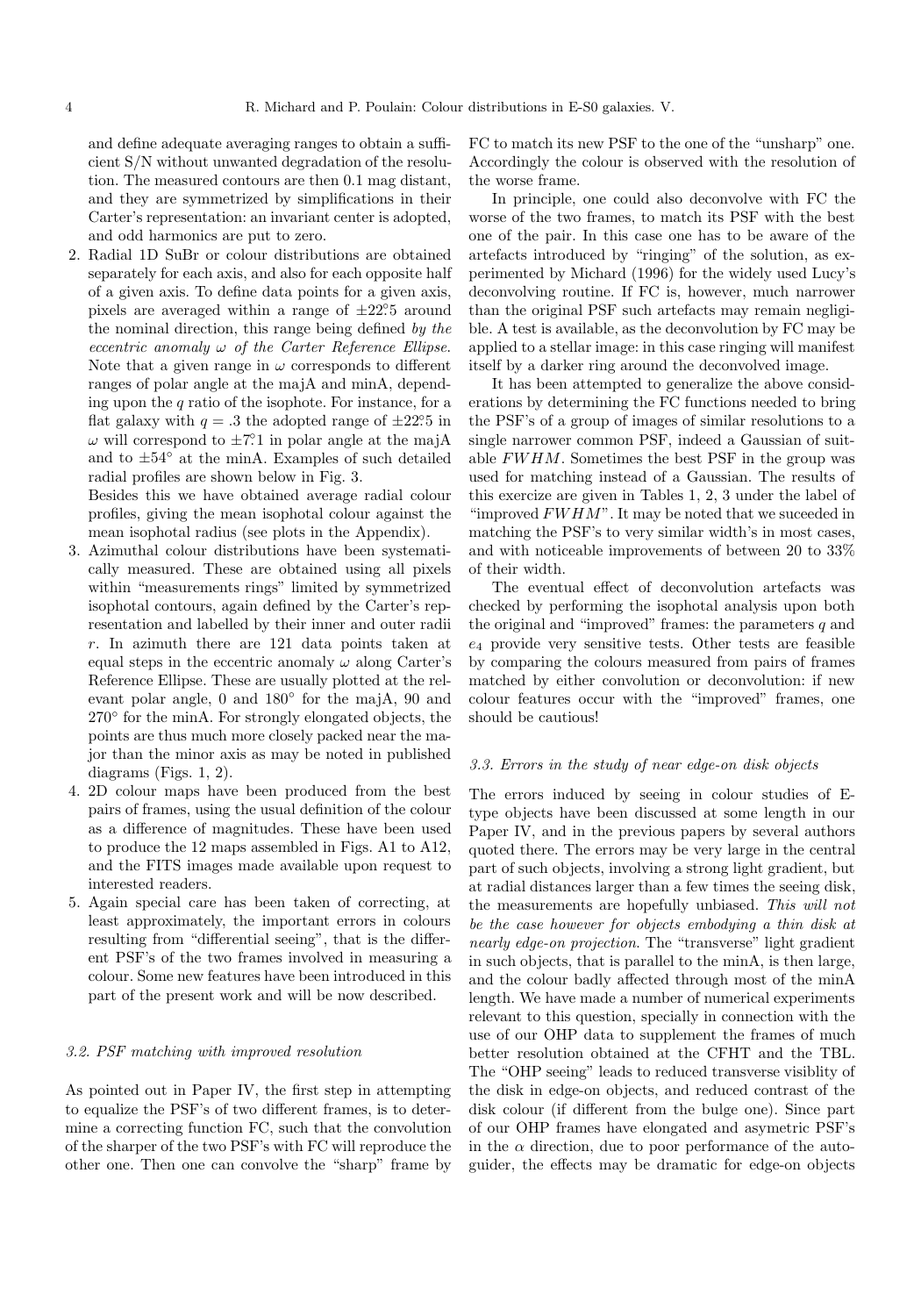of unfavourable PA! A list of the main causes of errors encountered in this work is offered here, besides the trivial ones of photometric noise (negligible except far from galaxian centers), and calibrations errors (of little importance for our purposes):

– Improper PSF matching leaves important systematic errors in observed colours both near the galaxian center and along the minA of near edge-on disk galaxies;

– PSF asymmetries may also give important errors in minA light and colour profiles, unless they are very similar in both the frames used. Such asymmetries, specially in the outer wings of the PSF, are not readily corrected by our techniques of PSF matching;

– The background will lead to large errors in colours at low light levels: these will come in part from uncertainties in the adopted sky background constants, but also from residual background fluctuations and trends. These are no doubt present after the flat-fielding and other correction techniques, and they were large with one of the used OHP CCD's, at least in the I band. A poor choice of the average background level also results in calibration errors;

– The unsufficient resolution of the frames, even if properly matched, leads to important errors if sharp colour features are present: this is certainly the case near the galaxian center, and for many dust patterns.

# 3.4. Evaluation of various errors from multiple observations

If two or more frames of a given object in a given band C are available, one may evaluate the pseudo-colour  $C - C$ from such pairs. These are controlled by the measurement errors of various origins listed above. The 4th one, i.e. errors due to unsufficient resolution, do not enter however if the two frames are from the same observatory and therefore similar resolution (after PSF matching).

Errors in CFHT observations have been discussed in our previous Paper IV, from 8 pairs of duplicate observations of mostly elliptical objects, plus NGC 3115. This study has been repeated with emphasis upon objects containing a thin disk, such as NGC 3115, 3377, 3610. The analysis of duplicate frames was conducted in such a way as to derive errors upon the quantities to be considered in the present study.

A number of duplicate observations also occur in our collection of OHP frames. Because our sample mostly contains very flat galaxies, with very large transverse light gradients, the seeing effects are quite large. The experiments with duplicate OHP frames led to the rejection of part of the results from this material, except where it could supplement the higher resolution data without introducing unwanted bias.

Another technique is needed to estimate errors in the TBL data. It should be noted that there are 6 galaxies in common between the TBL and OHP series: the

comparison of measurements from these two sources gives indications upon errors in both, and, together with the above noted experiments upon duplicate frames in the OHP material, opens a way to estimate a set of errors for both sources. It should be emphasized however that errors are mostly systematic, leaving no hope to estimate these by straightforward statistics. The two applied techniques, that is pseudo-colours C−C from duplicate frames on the one hand, and comparisons of colours from different sources on the other, are not equally sensitive to the various systematic errors listed above. For instance, near centre colour features are much sharper at 1 arcsec resolution than with the OHP seeing: this introduces large local differences between the colour distributions of the TBL and OHP series.

Probable errors derived by the above techniques are summarized in Tables 5 and 6, separately for the three sources of material and various quantities of interest. In Tables 5 are given the errors for radial colour profiles. First appear the errors for the separate semi- majA an minA as in Fig. 3 (noted  $\sigma_{13}$ ,  $\sigma_{24}$ ). For OHP material  $\sigma_{24}$ is much larger than  $\sigma_{13}$  as expected from poor PSF matching. Then come the errors  $\sigma_1$ ,  $\sigma_s$  for mean colours along the majA and minA respectively: they are smaller mainly because the effects of PSF asymmetries cancel out. Finally is given the estimated mean errors  $\sigma_r$  for the isophotal radial colour profiles.

Table 6 contains estimated mean errors for azimuthal colour profiles. Again errors  $\sigma_a$  for the tips of the majA and  $\sigma_c$  for the arcs in the minA regions are distinguished: such errors are expected to apply to such graphs as in Figs. 1, 2. We also give the error  $\sigma_{\text{D}}$  expected for the colour differences between majA and minA such as tabulated in Table 10.

The above estimates were mainly obtained for  $B - V$ and  $B - R$  colours, while errors are probably larger for  $U-V$  and  $V-I$ . The contrast of E-S0 galaxies against sky background is reduced by roughly 1 mag in  $U$  and 0.5 mag in  $I$  (greatly varying with zenith distance!). Besides this, the  $S/N$  ratio is poor for part of our  $U$  OHP frames, and the background unclean for part of the  $I$  frames of the same source. Larger mean OHP  $\sigma_r$  errors for  $U - V$  and  $V-I$  were "estimated" and are entered in the relevant plots.

Finally the standard error upon the colour gradients in Tables 7 and 8 has been evaluated to 0.03 from a comparison between the various data series.

### 3.5. Calibrations and calibration errors

The frames were calibrated from the UBV aperture photometry results compiled in the catalogues by Longo & de Vaucouleurs (1983, 1985), and the RI results in de Vaucouleurs and Longo (1988). For NGC 3115 and 4350 the more recent data by Poulain (1988) was prefered. Since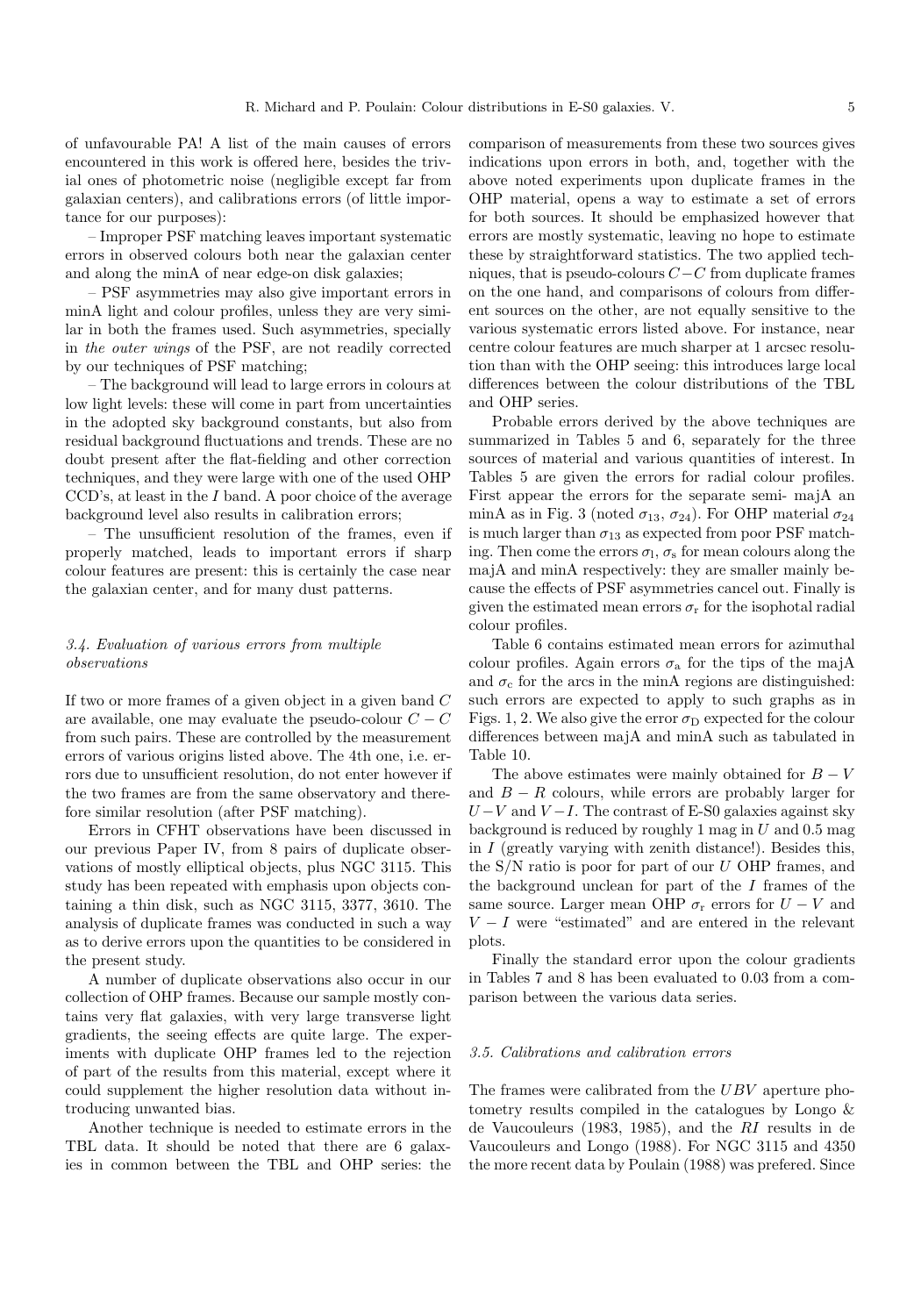**Table 5.** Estimates of mean errors in radial colour profiles from duplicate frames. The columns refer to ranges of measurement, i.e.  $C_0$ , the central region inside the approximate  $FWHM$ , 2W, a small range near a radius r about twice the  $FWHM$ , and the  $\mu_V$  of V magnitude ranges, roughly 1 mag broad. The first two values are intended to describe the errors associated with resolution problems (after PSF matching), the other to errors associated with background problems (choice of mean level and residual fluctuations). The succesive lines are  $\sigma_{13}$ ,  $\sigma_{24}$  the mean errors for a data point in one of the semi-majA and -minA respectively as in Fig. 3;  $\sigma_1$ ,  $\sigma_s$ , the mean errors for the average colours along the majA or minA respectively; and finally  $\sigma_r$  for the data points of the radial colour profiles of Figs. A1 to A12. A colon stands for values of lower weight

| Obs.                 | $C_0$                    | 2W   | 17             | 18   | 19   | 20    | 21                       | 22   | 23   | 24                       |
|----------------------|--------------------------|------|----------------|------|------|-------|--------------------------|------|------|--------------------------|
| CFH $\sigma_{13}$    |                          | .012 | .010           | .016 | .042 | .055: |                          |      |      |                          |
| CFH $\sigma_{24}$    |                          | .023 | .018           | .015 | .030 | .043: |                          |      |      |                          |
| CFH $\sigma_1$       |                          | .009 | .008           | .011 | .032 | .040: |                          |      |      |                          |
| CFH $\sigma_{s}$     |                          | .022 | .018           | .013 | .028 | .030: |                          |      |      |                          |
| CFH $\sigma_r$       | .026                     | .015 | .012           | .012 | .028 | .036: | $\overline{\phantom{0}}$ |      |      |                          |
| TBL $\sigma_{13}$    |                          |      |                | .020 | .015 | .015  | .015                     | .035 | .070 |                          |
| TBL $\sigma_{24}$    |                          |      |                | .035 | .030 | .030  | .030                     | .040 | .070 |                          |
| TBL $\sigma_1$       |                          |      |                | .015 | .010 | .010  | .015                     | .025 | .055 |                          |
| TBL $\sigma_{s}$     |                          |      |                | .035 | .030 | .020  | .020                     | .035 | .055 | $\overline{\phantom{a}}$ |
| TBL $\sigma_r$       | .035                     |      |                | .020 | .015 | .010  | .015                     | .030 | .055 |                          |
| OHP $\sigma_{13}$    |                          | .022 |                |      | .020 | .020  | .025                     | .030 | .055 | .090                     |
| OHP $\sigma_{24}$    | $\overline{\phantom{a}}$ | .043 | $\blacksquare$ |      | .050 | .040  | .045                     | .060 | .060 | .085                     |
| OHP $\sigma_1$       |                          | .013 | $\blacksquare$ |      | .010 | .015  | .015                     | .020 | .040 | .075                     |
| OHP $\sigma_{\rm s}$ |                          | .035 |                |      | .035 | .025  | .030                     | .035 | .045 | .070                     |
| OHP $\sigma_r$       | .050                     | .019 |                |      | .020 | .010  | .010                     | .020 | .030 | .055                     |

Table 6. Estimates of mean errors in azimuthal colour profiles from duplicate frames. The columns refer to the successive "measurements rings" introduced in 3.1.3. In succesive lines are given the mean errors  $\sigma_a$  and  $\sigma_c$  for data points in near majA and near minA regions respectively, in graphs like Figs. 11, 12, or 14. The  $\sigma_{\rm D}$  are mean errors for such data as Table 9, i.e. colour differences between majA and minA at a given isophote

| Obs.                 | $2. - 3.2$ |      | $3.2 - 5.$ $5. - 7.9$ |         |      | $7.9 - 12.6$ $12.6 - 20$ , $20. -31.6$ $31.6 - 50$ . |      |
|----------------------|------------|------|-----------------------|---------|------|------------------------------------------------------|------|
| CFH $\sigma_{\rm a}$ | .018       | .017 | .021                  | .043    | .062 |                                                      |      |
| CFH $\sigma_{c}$     | .025       | .018 | .023                  | .036    | .061 |                                                      |      |
| CFH $\sigma_{D}$     | .018       | .011 | .012                  | .016    | .026 |                                                      |      |
| TBL $\sigma_{\rm a}$ | $\sim$ $-$ | .02  | .02                   | .03     | .045 | .06                                                  |      |
| TBL $\sigma_c$       |            | .03  | .03                   | .04     | .055 | .07                                                  |      |
| TBL $\sigma_{\rm D}$ |            | .02  | .02                   | $.02\,$ | .03  | .04                                                  |      |
| OHP $\sigma_{\rm a}$ |            |      |                       | .017    | .026 | .041                                                 | .103 |
| OHP $\sigma_c$       |            |      |                       | .056    | .076 | .105                                                 | .087 |
| OHP $\sigma_{\rm D}$ |            |      |                       | .033    | .033 | .036                                                 | .051 |

aperture photometry data in  $R$  and  $I$  are missing for many of the studied objects, they were replaced by (very tight) correlations between  $V - R$  and  $V - I$  against  $B - V$ , derived from Poulain's photometry of early-type galaxies.

Errors in calibrations should be added to the errors analysed above. They are of course closely bound to the availability and accuracy of calibration data. These are abundant for NGC 2549, 3115, 4111, 4350, 7332, 7457, but rather scanty for NGC 3098, 4036, 5308, 5422. The data are best in  $B - V$ , and less good in  $U - V$  (due to scarcer data and poorer S/N in U), or  $V-I$  (due to the use of an ancillary correlation with  $B - V$ ). It is believed that calibration errors reduce to 0.01 in the best cases and may reach 0.04 in the worse.

Remark: The survey in BP94 includes minA colour profiles for 4 objects of the present sample. These authors obtained their own photometry by observing standard stars (although in rather unsatisfactory conditions). To quote their paper, their "photometric accuracy is estimated to be better than  $0.05$  mag in  $R$  and  $I$  and  $0.10$  mag in  $B$  and  $U$ ". We could compare results for  $7$  $B - R$  or  $R - I$  colours measured at the same place, i.e.  $s = 5$  arcsec along the minA. We find for Them–Us a mean of .02 and a  $\sigma$  of 0.05, well in line with estimated calibrations errors in BP94 and above.

Incidentally we also compared minA gradients (measured in identical ranges). These are in good agreement for NGC 5422 and 7457, but not for 5308 and 7332: in these two objects BP94 gradients (their Table 2) are anomalous,  $B - R$  increasing outwards instead of decreasing as usual. This might be an effect of "differential seeing" if the  $R$ frame was distinctly sharper than the B one.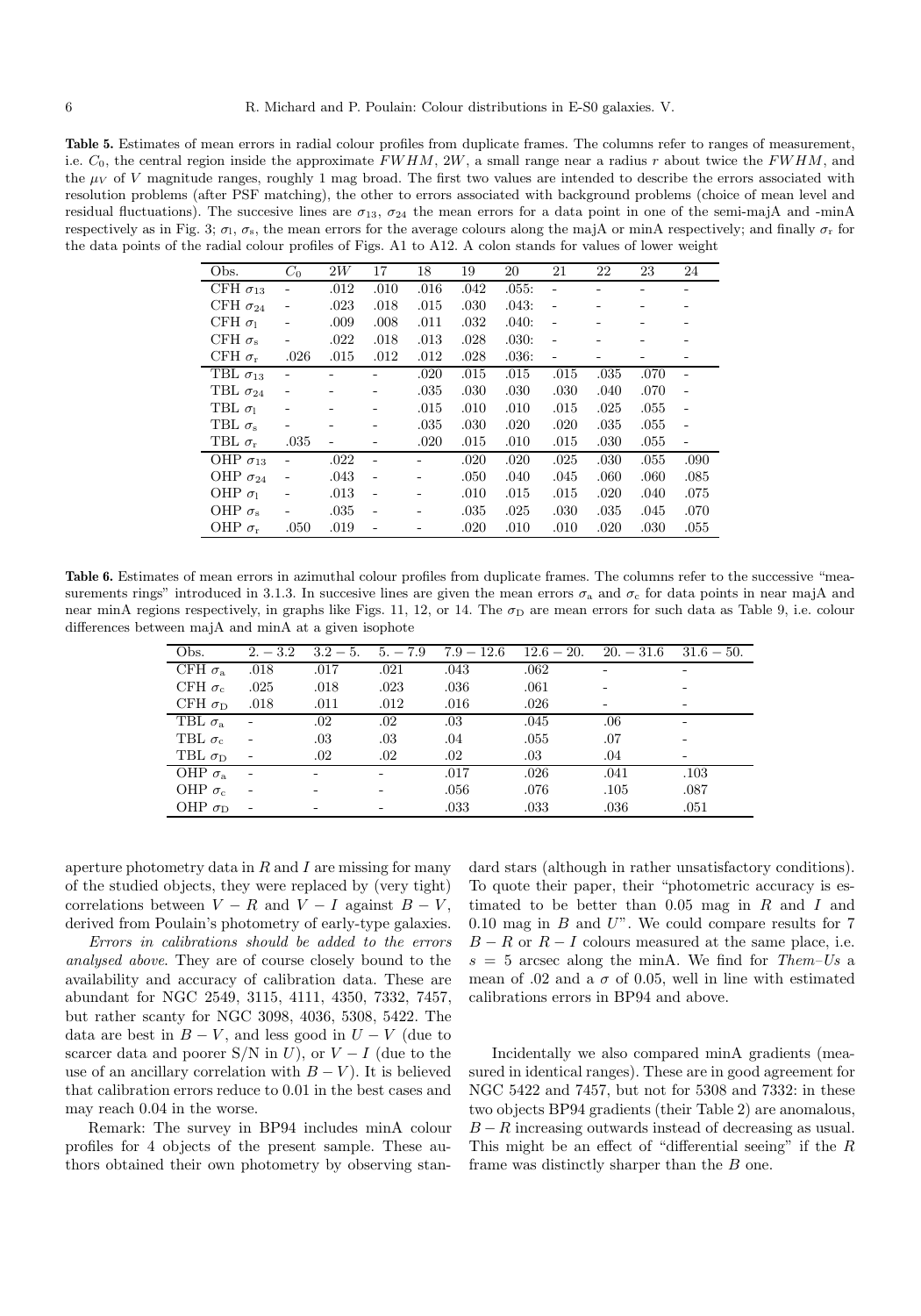#### 3.6. Corrections to observed colours

The total colour corrections CC for galactic extinction and K-effect, are based upon the galactic extinction coefficient  $A_{\rm g}$  and the radial velocities  $V_{\rm opt}$  given in the RC3 (de Vaucouleurs et al. 1991). The following corrections have been adopted, in the 4 used colours:

- . in  $B V$ ,  $CC = A_{\rm g}(1/4.3) + 0.099 10^{-4} V_{\rm opt}$
- . in  $V I$ ,  $CC = A_{\rm g}(1.40/4.3) + 0.045 10^{-4} V_{\rm opt}$
- . in  $B R$ ,  $CC = A<sub>g</sub>(1.75/4.3) + 0.12610^{-4} V_{opt}$
- . in  $U V$ ,  $CC = A_g(1.70/4.3) + 0.084 10^{-4} V_{\text{opt}}$ .

The coefficients for galactic reddening take into account the approximate passbands used in our observations, that is Johnson's  $U, B$  and  $V$ , Cousins's  $R$  and  $I$ . The corrections have been applied only to tabulated results, not to graphical data dealing with individual galaxies.

## **4. Observational results**

## 4.1. General description

The examination of the data in various 1D or 2D displays, showed that the colour distributions in the studied S0's are determined by several effects:

- 1. To a first (rough) approximation the colours are constant upon a given isphote and decrease monotonuously with increasing isophotal radius, as occurs in Etype galaxies;
- 2. Obvious dust patterns occur in a number of objects, giving rise to high contrast colour features;
- 3. Diffuse dust may be concentrated in disks, leading to reddening of the disk as compared to the adjoining spheroid, or sometimes to the minor axis asymmetry in light and colour, previously discussed by Michard & Simien (1993) (MS93);
- 4. Since, from population effects alone, bulge and disk may have somewhat different mean colours, and possibly have different radial colour gradients, deviations of the isochromes from the isophotes will occur. It turns out that the disk dominated major axis often becomes redder, far from center, than the minor axis for a given isophote: this may be tentatively ascribed to a larger colour gradient in the bulge, this component blueing outwards more than does the disk. On the other hand a stretch of bluer major axis (bluer disk!) appears in two of the studied objects.

#### 4.2. Radial colour profiles

#### 4.2.1. Mean isophotal colours

In the Appendix (Figs. A1 to A12), the distribution of mean colours for consecutive isophotes are shown against the isophotal radius  $r$  in a logarithmic scale. The 4 colours

 $B - V$ ,  $V - I$ ,  $B - R$  and  $U - V$  are available for 8 objects;  $U - V$  is missing in the data for NGC 5308, 5422, 7332 and 7457, and  $V - I$  also for the two latter. Both the OHP low resolution data and the high resolution data from CFHT and TBL are shown. The examination of the graphs suggests the following comments:

- 1. The agreement between colour profiles from the different instruments is generally fair. The deviations resulting from different resolutions are lessened by introducing adequate inner cutoffs for various observations, but may remain large in cases where a minute red feature occurs near the galaxian center as in NGC 4111. Disagreements at large  $r$  are obviously due to errors in the sky background corrections. Some differences between measurements from wide field and low field exposures may come from the calibrations, because the set of aperture photometry data will not necessarily be the same in such a case: an example of this situation is the  $B - R$  graph for NGC 3115;
- 2. The radial colour profiles are rather similar for the various objects, but there are important systematic changes of the gradients in the various colours.  $V - I$ is always the flatter profile, then  $B - V$ ,  $B - R$ ,  $U - V$ have stronger and stronger gradients. The comparison of colour gradients for different colours is of interest in view of the uncertainties in the origin of this property;
- 3. The inner colour profiles, as measured with our higher resolution vary widely from object to object: for instance, NGC 2549 shows a rather flat colour run, while NGC 3245, 4026 or 4111 have a central red peak. This is essentially due to the presence of various dust concentrations in the central galaxian regions. Such features may be largely washed out by lack of resolution.

In Table 7 are given the mean colours at  $r_{e}$  and the logarithmic gradients  $\Delta C/\Delta \log r$ , where C is any of the colours under study. As expected these parameters show significant variations from galaxy to galaxy. It is perhaps suggestive to consider the "statistics" of gradients for each colour:

in  $B - V$ , 12 cases, mean = 0.072,  $\sigma = .041$ in  $V - I$ , 10 cases, mean = 0.045,  $\sigma = .029$ in  $B - R$ , 11 cases, mean = 0.104,  $\sigma = .047$ in  $U - V$ , 8 cases, mean = 0.224,  $\sigma = .031$ .

#### 4.2.2. Bulge colours and gradients

There are two ways to distinguish the colours of the different components in S0's, say the bulge and the disk: on the one hand, it is possible to analyse the images in terms of these two components, independently for the two pass bands; on the other hand one can look at such parts of the images where one of the component strongly dominates the other. The first type of analysis will give model dependent results; in the second technique some "pollution" of the bulge light by the disk may be feared (or conversely). Since the bulge stands out very clearly along the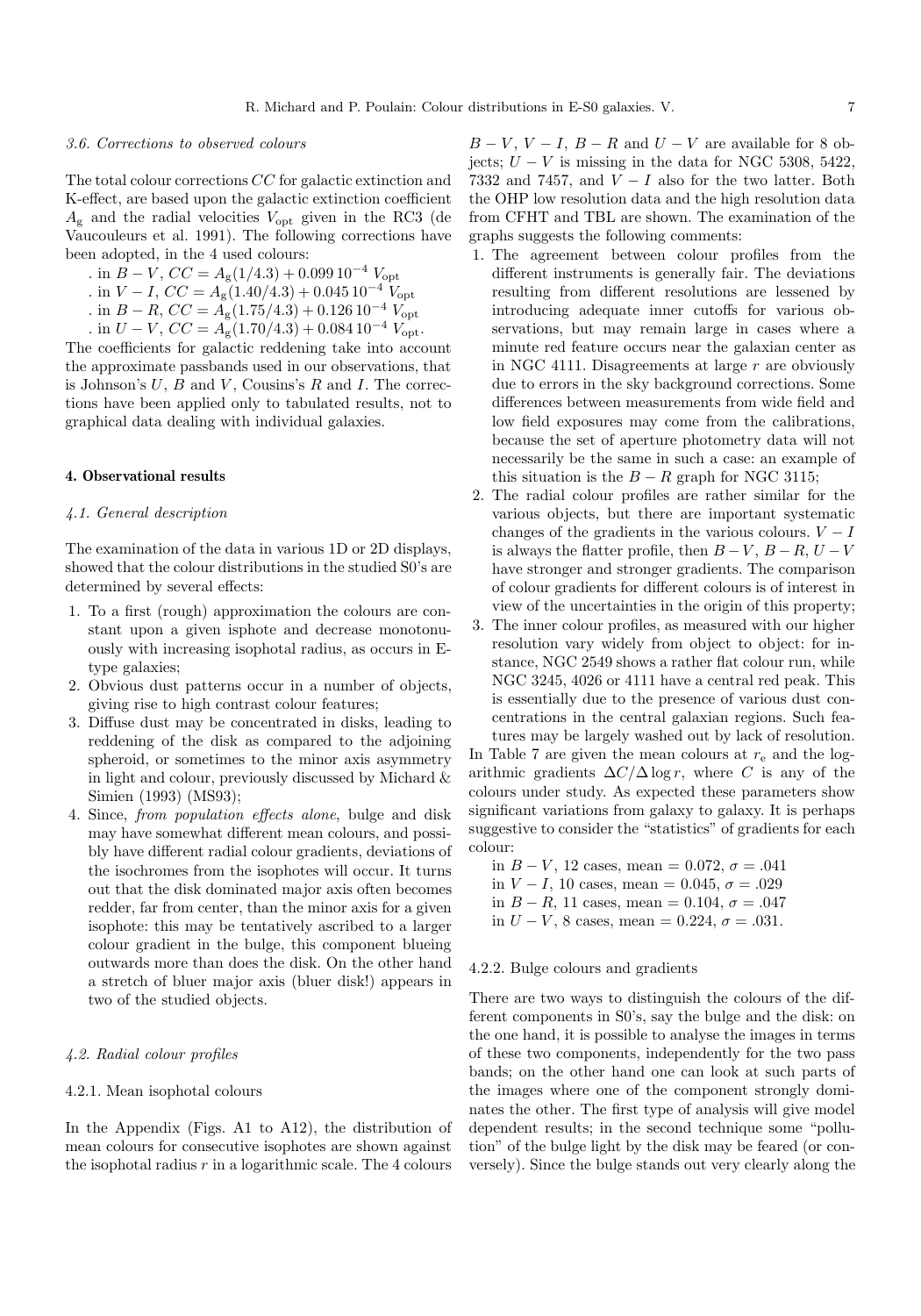Table 7. Reference colours and gradients, separately for mean isophotes and bulge dominated regions respectively. Very uncertain values are labelled with a colon. The sign of gradients  $\Delta C/\log r$  has been changed. Obs: source of observations.  $r<sub>m</sub>$ mean isophotal radius in arcsec of colour measurement.  $r_1, r_2$ : range for estimating gradients. Com: "component", as Iso for mean isophotal colours, Bul for bulge. In the first case the measurement radius is  $r_e$ .  $B - V$ , etc.: mean local colours.  $\Delta$ : colour gradients. Notes: Scarce calibration data for NGC 3098, 5308, 5422. NGC 2549: bulge not measured, as not prominent enough against disk. NGC 3098: small bulge not measurable from OHP frames. NGC 3245: bulge not measured, as not prominent enough against disk. NGC 4026: bulge measured on W side, as E side is dusty. NGC 4036: bulge measured on N side, as S side is very dusty; isophotal gradients probably affected by the strong inner dust features. NGC 4111: bulge not measured, as affected by dust pattern. NGC 5308: bulge not measurable from OHP frames. NGC 5422: bulge measured on W side, as E side is dusty; isophotal gradients probably affected by the strong inner dust features. NGC 7332: large bulge measured on majA to avoid dust pattern. NGC 7457:  $B - R$  data taken at  $r_e/4$  from low fields CFHT frames; bulge not seen

|          |                      |      |                  |            | $B-V$                                                                     |                          | $V-I$                           | $\Delta$                  |                     |            | $U-V$                    | $\overline{\Delta}$          |
|----------|----------------------|------|------------------|------------|---------------------------------------------------------------------------|--------------------------|---------------------------------|---------------------------|---------------------|------------|--------------------------|------------------------------|
| NGC      | Obs.                 | Com. | $r_{\rm m}$      | $r_1, r_2$ |                                                                           | Δ                        |                                 |                           | $B-R$               | Δ          |                          |                              |
| 2549     | ÷,                   | Iso  | 11               | 3,30       | $0.92 \pm .02$                                                            | .06                      | $1.20 \pm .02$                  | .04                       | $1.48 \pm .02$      | .09        | $1.45 \pm .02$           | .24                          |
| 3098     | $\sim$ .             | Iso  | 8                | 3,20       | $0.80 \pm .03$                                                            | .10:                     | $1.16 \pm .03$                  | .01                       | $1.38 \pm .03$      | .07        | $1.36 \pm .03$           | .20                          |
| 3098     | $\operatorname{CFH}$ | Bul  | $\boldsymbol{3}$ | 1,5        |                                                                           |                          |                                 | $\omega_{\rm{max}}$       | $1.42 \pm .02$      | .06        |                          | $\overline{\phantom{a}}$     |
|          |                      |      |                  |            |                                                                           |                          |                                 |                           |                     |            |                          |                              |
| 3115     | $\omega_{\rm{max}}$  | Iso  | $30\,$           | 3,40       | $0.95 \pm .01$                                                            | .05                      | $1.21 \pm .01$                  | .00.                      | $1.52 \pm .01$      | .08        | $1.43\,\pm\,.02$         | .17                          |
| 3115     | CFH                  | Bul  | 5 <sup>5</sup>   | 3,8        |                                                                           |                          |                                 | $\equiv$                  | $1.52 \pm .02$      | .08        |                          |                              |
| 3115     | OHP                  | Bul  | 10               | 8,20       | $0.96 \pm .03$                                                            | .07                      | $1.23\,\pm\,.03$                | $\omega$                  | $1.52 \pm .03$      | .08        | $1.49 \pm .03$           | $.18\,$                      |
|          |                      |      |                  |            |                                                                           |                          |                                 |                           |                     |            |                          |                              |
| 3245     | $\equiv$             | Iso  | 21               | 3,30       | $0.87 \pm .01$                                                            | .05                      | $1.14 \pm .01$                  | .05                       | $1.39 \pm .01$      | .07        | $1.38 \pm .02$           | $.22\,$                      |
| 4026     | $\omega_{\rm{eff}}$  | Iso  | 16               | 3,30       | $0.90 \pm .01$                                                            | .04                      | $1.18 \pm .01$                  | .05                       | $1.47 \pm .01$      | .06        | $1.42 \pm .01$           | .21                          |
| 4026     | TBL                  | Bul  | 10               | 4,15       | $0.88 \pm .02$                                                            | .06                      | $1.18 \pm .02$                  | .05                       | $1.44 \pm .02$      | .09        |                          |                              |
| $4026\,$ | OHP                  | Bul  | 10               | 4,15       | $0.89\,\pm\,.02$                                                          | .06                      | $1.20\,\pm\,.02$                | .04                       | $1.46\,\pm\,.02$    | .08        | $1.40\,\pm\,.02$         | $.26\,$                      |
|          |                      |      |                  |            |                                                                           |                          |                                 |                           |                     |            |                          |                              |
| 4036     | $\omega_{\rm{max}}$  | Iso  | 20               | 3,30       | $0.90 \pm .01$                                                            | .12                      | $1.16 \pm .01$                  | .07:                      | $1.45 \pm .01$      | .15        | $1.46 \pm .01$           | .26                          |
| $4036\,$ | $\operatorname{TBL}$ | Bul  | 10               | 5,20       | $0.89 \pm .02$                                                            | .11                      | $1.11 \pm .02$                  | .05                       | $1.43\,\pm\,.02$    | .11        | $\omega_{\rm{max}}$      |                              |
| $4036\,$ | OHP                  | Bul  | 10               | 5,20       | $0.90 \pm .02$                                                            | .07                      | $1.17 \pm .02$                  | .04                       | $1.46 \pm .02$      | .09        | $1.47 \pm .02$           | $.22\,$                      |
|          |                      |      |                  |            |                                                                           |                          |                                 |                           |                     |            |                          |                              |
| 4111     | $\equiv$             | Iso  | 10               | 4,25       | $0.83 \pm .02$                                                            | .08                      | $1.12 \pm .02$                  | .03                       | $1.40\,\pm\,.02$    | .10        | $1.23 \pm .03$           | $.23\,$                      |
|          |                      |      |                  |            |                                                                           |                          |                                 |                           |                     |            |                          |                              |
| 4350     | $\sim$ $^{-1}$       | Iso  | 15               | 3,30       | $0.91 \pm .01$                                                            | .10                      | $1.21 \pm .01$                  | .08                       | $1.48 \pm .01$      | $.13\,$    | $1.40 \pm .03$           | $.26\,$                      |
| 4350     | TBL                  | Bul  | 10               | 3,15       | $0.85 \pm .02$                                                            | .12                      | $\omega_{\rm{max}}$             | $\mathbf{L}^{\text{max}}$ | $1.49 \pm .02$      | .18        | $\sim 10^{-10}$          |                              |
| $4350\,$ | OHP                  | Bul  | 10               | 5,15       | $0.92 \pm .02$                                                            | .13                      | $1.14\,\pm\,.02$                | .05                       | $1.47 \pm .03$      | .17        | $1.43 \pm .03$           | $.33\,$                      |
| 5308     | $\omega_{\rm{max}}$  | Iso  | 13               | 3,30       | $0.88\,\pm\,.01$                                                          | .08                      | $1.17 \pm .01$                  | $.03\,$                   | $1.43 \pm .01$      | .08        | $\blacksquare$           | $\overline{\phantom{a}}$     |
| $5308\,$ | TBL                  | Bul  | 3 <sup>1</sup>   | 2,5        | $0.90 \pm .03$                                                            | .17                      | $\Delta \sim 10^{11}$ m $^{-1}$ | $\omega_{\rm{max}}$       | $1.43\,\pm\,.03$    | .17        | $\blacksquare$           | $\overline{\phantom{a}}$     |
|          |                      |      |                  |            |                                                                           |                          |                                 |                           |                     |            |                          |                              |
| 5422     | $\omega_{\rm{max}}$  | Iso  | 13               | 3,30       | $0.94 \pm .01$                                                            | .15                      | $1.20\,\pm\,.01$                | .09                       | $1.54 \pm .01$      | .21        | ÷,                       | $\qquad \qquad \blacksquare$ |
| 5422     | TBL                  | Bul  | 5 <sup>5</sup>   | 3,10       | $\frac{1}{2}$ , and $\frac{1}{2}$ , and $\frac{1}{2}$ , and $\frac{1}{2}$ | $\omega_{\rm{max}}$      | $1.15\,\pm\,.03$                | .10                       | $\omega_{\rm{max}}$ | $\sim$ $-$ | $\overline{\phantom{a}}$ | $\overline{\phantom{a}}$     |
| 5422     | OHP                  | Bul  | 8                | 5,12       | $0.93 \pm .04$                                                            | .14                      | $1.19\,\pm\,.04$                | .08                       | $1.50 \pm .04$      | .14        | $\Box$                   | $\overline{\phantom{a}}$     |
|          |                      |      |                  |            |                                                                           |                          |                                 |                           |                     |            |                          |                              |
| 7332     | $\omega_{\rm{max}}$  | Iso  | 14               | 3,30       | $0.85\,\pm\,.02$                                                          | $.02\,$                  | $\overline{\phantom{a}}$        | $\overline{\phantom{a}}$  | $1.37\,\pm\,.02$    | .09        | $\blacksquare$           | $\overline{\phantom{m}}$     |
| 7332     | TBL                  | Bul  | 8                | 3,12       |                                                                           | $\overline{\phantom{a}}$ | $\overline{\phantom{a}}$        | $\equiv$                  | $1.38 \pm .03$      | .09:       | $\overline{\phantom{a}}$ | $\overline{\phantom{a}}$     |
| 7457     | $\sim$               | Iso  | 33               | 3,30       | $0.84 \pm .02$                                                            | .01                      | $\overline{\phantom{a}}$        | $\overline{\phantom{a}}$  | $1.39\,\pm\,.02$    | $.07\,$    | $\overline{\phantom{a}}$ | $\overline{\phantom{a}}$     |
|          |                      |      |                  |            |                                                                           |                          |                                 |                           |                     |            |                          |                              |

minA of the near edge-on galaxies of the present sample, we have measured the corresponding colours and gradients, in such cases where the bulge appeared sufficienly clean of dust patterns. An analysis in terms of bulge and disk components is available for nearly all objects studied here (Michard 1998 and unpublished) (M 98), and the results were used to check that the disk contribution, along the minA, in the range selected for defining the bulge, was smaller than about 20%. For NGC 4026, 4036 and 5422, only this side of the bulge apparently not affected by dust was used. For NGC 7332, the minA is affected on both sides by the dust pattern: we tried to measure the bulge in a strech of the majA where the disk remains negligible, judging from the  $e_4$  Carter coefficient. The bulge is not dominant enough for measurement in NGC 2549, 3245 and 7457; it is badly affected by dust in NGC 4111.

Since the axis ratio of bulges is certainly not constant, according to such bulge+disk decompositions where this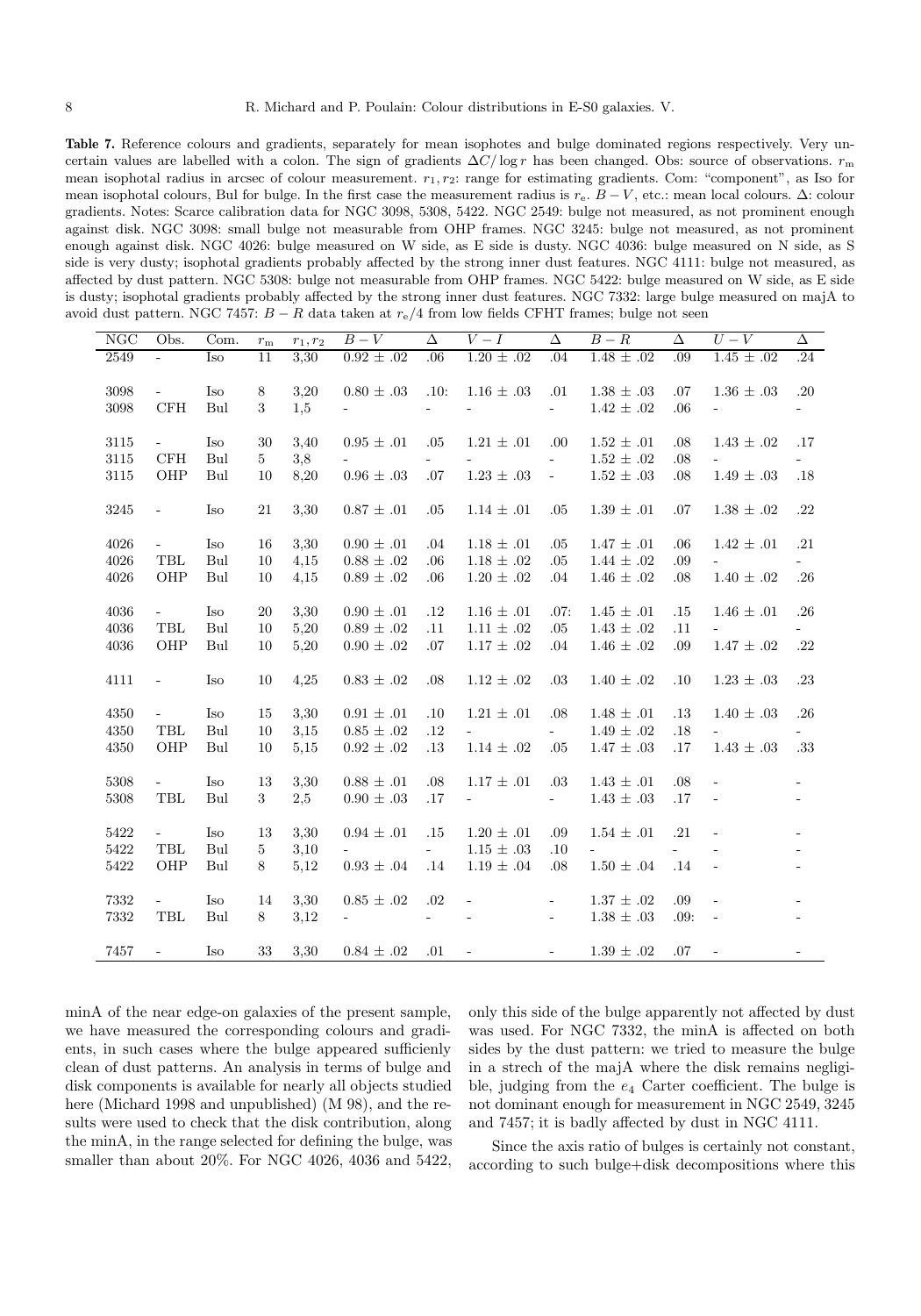**Table 8.** Selected measurements of disk colours and colour gradients. The sign of gradients  $\Delta C / \log l$  has been changed. Obs: source of observations.  $l_m$ : Mean majA of bulge colour estimates in arcsec.  $l_1, l_2$ : range for estimating gradients.  $B - V$ , etc.: mean local colours. ∆: disk colour gradients against majA l. Notes: NGC 3115: Disk not measured, as nowhere dominant enough. NGC 4036: Disk not distinguished from "mean". NGC 7457: Disk not distinguished from "mean"

| NGC  | Obs. | Com. | $l_{\rm m}$ | $l_1, l_2$ | $B-V$                     | Δ          | $V-I$                    | Δ                        | $B - R$        | Δ       | $U-V$                    | $\Delta$                 |
|------|------|------|-------------|------------|---------------------------|------------|--------------------------|--------------------------|----------------|---------|--------------------------|--------------------------|
| 2549 | OHP  | Dis  | 40          | 20,50      | $\overline{0.92} \pm .02$ | .05        | $1.18 \pm .02$           | .00                      | $1.47 \pm .02$ | .06     | $1.44 \pm .02$           | .18                      |
| 3098 | CFH  | Dis  | 20          | 7,25       |                           |            |                          | $\sim$                   | $1.38 \pm .01$ | $.04\,$ |                          | $\overline{\phantom{0}}$ |
| 3098 | OHP  | Dis  | 20          | 7,25       | $0.80 \pm .02$            | .02        | $1.16 \pm .02$           | .02                      | $1.37 \pm .02$ | .04     | $1.35 \pm .03$           | .06                      |
| 3245 | OHP  | Dis  | 30          | 10,40      | $0.87 \pm .02$            | .04        | $1.14 \pm .02$           | .01                      | $1.40 \pm .02$ | .06     | $1.40 \pm .03$           | .09                      |
| 4026 | TBL  | Dis  | 40          | 25,60      | $0.91 \pm .02$            | .05        | $1.18 \pm .02$           | .00                      | $1.47 \pm .02$ | .07     |                          | $\overline{\phantom{0}}$ |
| 4026 | OHP  | Dis  | 40          | 25,60      | $0.90 \pm .02$            | .08        | $\blacksquare$           | $\blacksquare$           | $1.47 \pm .02$ | .09     | $1.46 \pm .02$           | .12                      |
| 4111 | TBL  | Dis  | 40          | 25,50      | $0.82 \pm .02$            | .04        |                          | $\overline{\phantom{a}}$ | $1.31 \pm .02$ | .07     |                          |                          |
| 4111 | OHP  | Dis  | 40          | 25,50      | $0.80 \pm .02$            | .02        | $1.09 \pm .02$           | $-.03$                   | $1.32 \pm .02$ | .02     | $1.15 \pm .02$           | .11                      |
| 4350 | TBL  | Dis  | 20          | 13,34      | $0.90 \pm .02$            | .04        | $\overline{\phantom{a}}$ | $\sim$                   | $1.55 \pm .02$ | .09     | $\overline{\phantom{a}}$ | $\overline{\phantom{0}}$ |
| 4350 | OHP  | Dis  | 20          | 13,34      | $0.91 \pm .02$            | .08        | $1.20 \pm .02$           | .03                      | $1.50 \pm .02$ | .04     | $1.53 \pm .02$           | .09                      |
| 5308 | TBL  | Dis  | 25          | 15,40      | $0.92 \pm .02$            | .05        | $1.17 \pm .02$           | .05                      | $1.46 \pm .02$ | .05     |                          | $\overline{\phantom{0}}$ |
| 5308 | OHP  | Dis  | 25          | 15,40      | $0.89 \pm .02$            | .03        | $1.14 \pm .02$           | .03                      | $1.43 \pm .02$ | .03     | $1.44 \pm .03$           | .10                      |
| 5422 | TBL  | Dis  | 30          | 25,40      | $\overline{\phantom{0}}$  | $\sim 100$ | $1.21 \pm .02$           | $.12\,$                  |                |         |                          | $\overline{\phantom{m}}$ |
| 5422 | OHP  | Dis  | 30          | 25,40      | $0.92 \pm .02$            | .08        | $1.20 \pm .02$           | $.13\,$                  | $1.50 \pm .02$ | .07     | $\sim$                   | $\qquad \qquad -$        |
| 7332 | TBL  | Dis  | 40          | 20,50      |                           |            |                          |                          | $1.33 \pm .02$ | .07     |                          |                          |
| 7332 | OHP  | Dis  | 40          | 20,50      | $0.85 \pm .02$            | .03        | $\overline{a}$           |                          |                |         |                          | $\overline{\phantom{a}}$ |
|      |      |      |             |            |                           |            |                          |                          |                |         |                          |                          |

parameter was not a priori constrained (Seyfert & Scorza 1996; Michard 1998), the logarithmic colour gradient of a bulge is not the same if measured in terms of minA or majA abscissae. We have here chosen to give bulge colour gradients  $\Delta C / \log r$  in terms of the mean radius r. The results of the present attempt to measure bulge gradients, together with reference colours in the corresponding r range, are given in Table 7.

The measured reference colour for bulges are not much different of the isophotal colours at  $r_{e}$  given in the same table, because for this kind of objects, the  $r_{e}$  values do not fall much farther outside than the radii adopted here to define the bulge colours. The estimated bulge gradients are also similar to the isophotal radial gradients, because the measurement ranges often overlap, so that the gradients are bulge dominated. In a few favourable cases, i.e. NGC 3115, 4350, 5308, the bulge gradient is larger than the average one.

#### 4.2.3. Disk colours and gradients

For most of the galaxies in the sample, there are extended stretches of the majA where the light is essentially due to the disk: such regions can be located from the bulge+disk analysis quoted above. An exception is NGC 3115 where the disk is nowhere much brighter than the spheroid. Disk colours and gradients have been measured wherever it seemed feasible, and the results are given in Table 8.

The gradients are calculated against the majA  $l$ , so that they might be compared to various radial gradients of interest for disk galaxies. They cannot be compared to the mean isophotal gradients above without precautions, because of the variations of axis ratio in the range of measurement. It has been checked however that  $\Delta C/\log l$  and  $\Delta C/\log r$  are the same within errors, except in a few cases, where the later is larger in connection with a strong decrease of  $q$  in the domain of measurement. It should also be stressed that the run of majA colours may show significant fluctuations associated with ring-lens structures (see below), making the evaluation of gradients somewhat unsecure.

We have compared the disk colour gradients  $(DCG)$  of Table 8 to the bulge colour gradients (BCG) of Table 7 (sometimes replaced by the isophotal gradients if deemed equivalent): it is found that disk gradients are systematically smaller. A numerical comparison give the following results:

 $B - V$  8 cases, mean  $BCG: .10$ , mean  $BCG - DCG:$ .05,  $σ: .04;$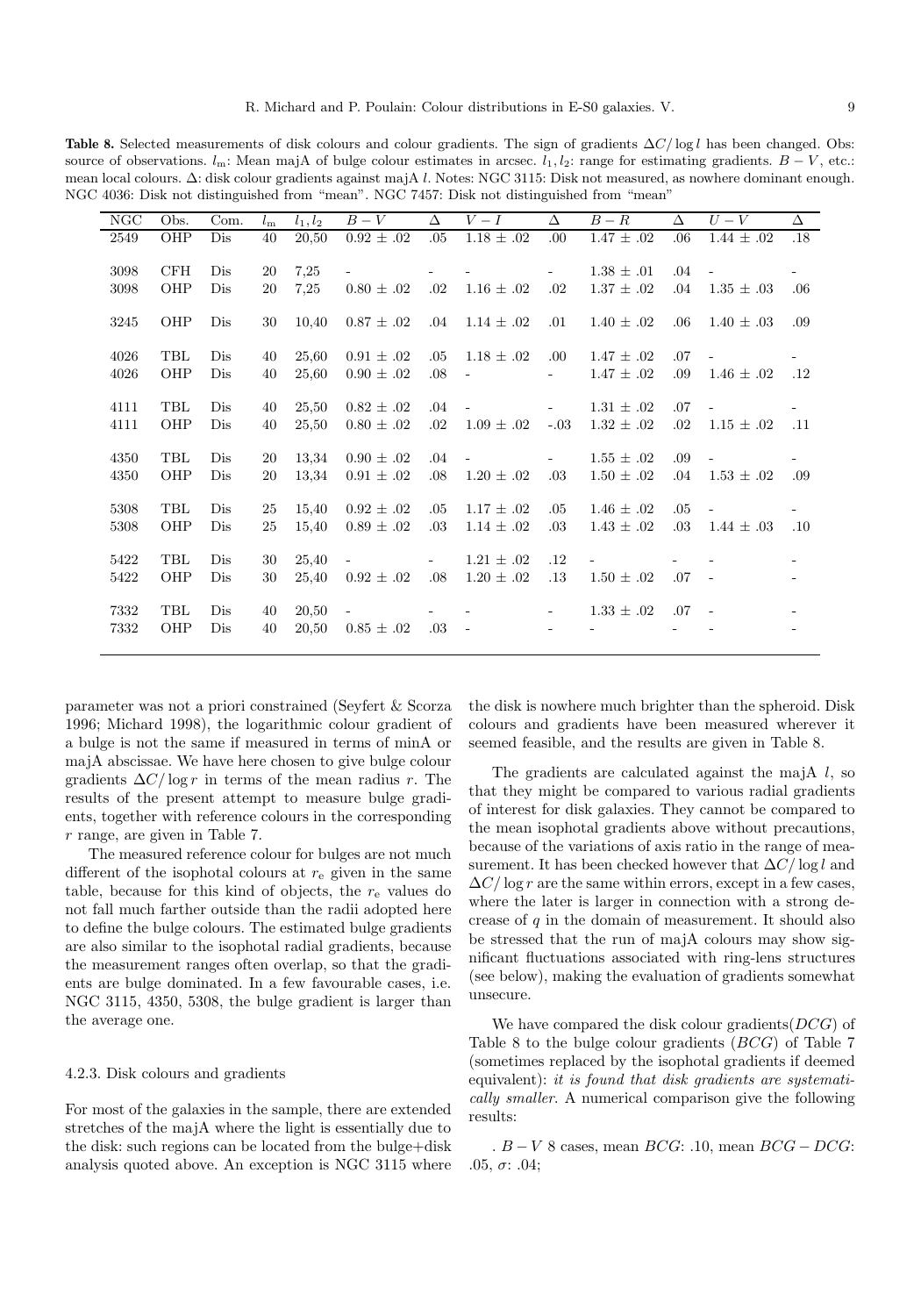

NGC4026 Azimuthal profiles



**Fig. 1.** Azimuthal B−R colour profiles for NGC 4026 from TBL frames. Abscissae are polar angles in degrees, with the majA at 0 and 180 and the E minA at 90. The colours are measured within ranges of isophotal radii given as labels to each curve. Interesting features are the very red narrow inner disk; the blueing of the minA regions in the outer isophotal "rings"; the colour asymmetry in the minA regions, the eastern one being redder, with definite red peak due to dust, near PA of 30 and 150◦

 $V-I$  7 cases, mean  $BCG: .035$ , mean  $BCG-DCG:$ .00,  $σ: .02;$ 

 $B - R$  8 cases, mean  $BCG: .11$ , mean  $BCG - DCG:$ .05,  $\sigma$ : .04;

.  $U - V$  6 cases, mean  $BCG: .24$ , mean  $BCG - DCG:$ .13,  $\sigma$ : .04.

Note that measurement errors provide a large part of the  $\sigma$  values for the differences in gradient between the two components.

On the other hand, the reference colours quoted for bulge and disk in a given galaxy are very much alike, without systematic differences. Further examination will show that, if taken upon a given isophote, majA colours (disk dominated) may differ slightly from minA colours (bulge or envelope dominated).



**Fig. 2.** Azimuthal colour profiles in NGC 4026 from TBL frames. This completes Fig. 11 by showing the profiles for the outermost measured range in three different colours. The colour contrast between the majA and the minA is minimum in  $V-I$ 

**Table 9.** Measurements of the colour contrast of the dust lane in NGC 4036. Obs: Source of the data. Colour contrasts of the dust lane are averages of several points selected in 2D colour maps against an ad hoc background (see text). They are in magnitudes

| NGC- | Obs. | $B-V$ | $V-I$ | $B-R$ | $U - V$ |
|------|------|-------|-------|-------|---------|
| 4036 | TRL  | 0.18  | 0.19  | 0.25  | $\sim$  |
| id   | ∩HÞ  | 0.15  | 0.11  | O 21  | በ 24    |

#### 4.3. Colour maps and dust patterns

Maps of isochromes and isophotes are shown in Figs. A1 to A12 in the Appendix. Such maps are specially useful to recognize "dust patterns" and their geometries. These are of course well seen in objects listed in the subclass S0<sup>3</sup> of the RSA, that is NGC 4036 and 5422, and less easily in the subclass  $S_0$  as NGC 7332. Besides this, dust patterns are detected in the colour maps of several S0's. Small size but high contrast patterns are seen in NGC 3245 and 4111. More extended low contrast dust formations appear in the colour maps of NGC 2549 and 4026. The Table 9 gives a few measurements of the contrast of dust formations in NGC 4036. Here the measured points were identified on 2D colour maps, while the background was chosen as the average colour upon an isophotal contour outside the pattern. It should be noted that colour contrasts are distinctly smaller for the OHP frames, as a result of their poor seeing. In view of seeing effects, relative colour contrasts are more or less compatible with expectations for the same type of dust as the one in our Galaxy.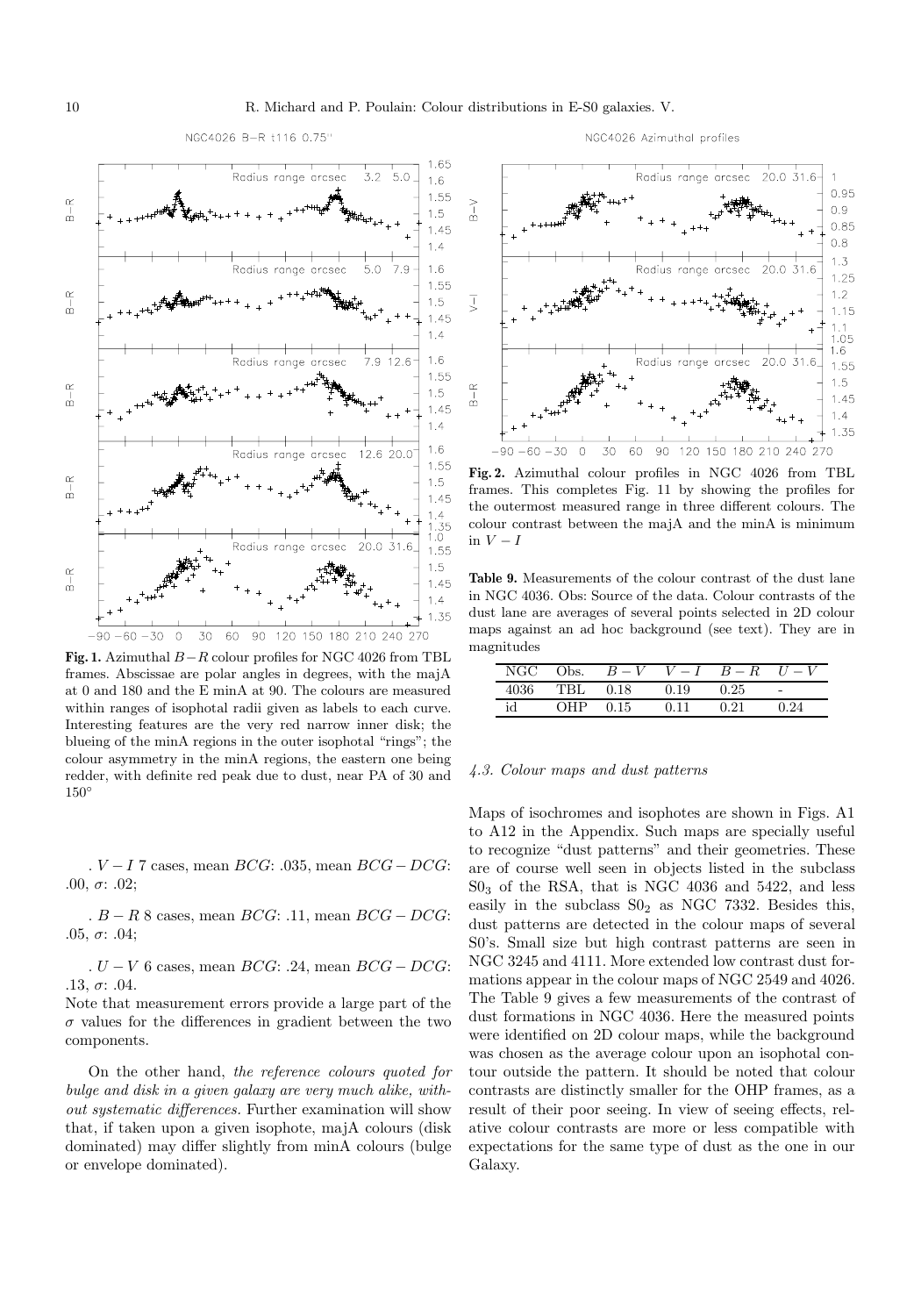**Table 10.** Selected measurements of mean colours and colour differences upon major and minor axes. A colon is appended to more uncertain values. OBS: source of observations. r: Mean isophotal radius. l and s: true semi-major and -minor axes.  $B-V$ , etc.: mean isophotal colours. ∆C: colour difference, i.e. colour at the majA minus colour at the minA. Not: Notes. a) Inner disk of NGC 4026. b) NGC 4036: possible effect of dust pattern. c) NGC 4036: well outside dust pattern. d) NGC 4350: dusty disk? e) Inner disk of NGC 5308

| NGC                 | <b>OBS</b>          | $\boldsymbol{r}$ |                  | $\mathcal{S}_{\mathcal{S}}$ | $B-V$          | $\Delta C$ | $V-I$                    | $\Delta C$               | $\overline{B}-R$ | $\Delta C$ | $U-V$                        | $\Delta C$               | Not                          |
|---------------------|---------------------|------------------|------------------|-----------------------------|----------------|------------|--------------------------|--------------------------|------------------|------------|------------------------------|--------------------------|------------------------------|
| 3098                | CFH                 | 16.              | 37.              | 6.9                         | $\blacksquare$ |            |                          |                          | 1.38             | 0.10       |                              |                          |                              |
|                     |                     |                  |                  |                             |                |            |                          |                          |                  |            |                              |                          |                              |
| 4026                | TBL                 | 4.0              | 5.0              | 3.0                         | 0.93           | .085       | 1.18                     | .015                     | 1.49             | .07        | $\overline{a}$               | $\qquad \qquad -$        | $\rm{a}$                     |
| id                  | id                  | 6.3              | 7.5              | 4.8                         | 0.91           | .04        | 1.16                     | .01                      | 1.47             | .06        |                              |                          |                              |
| id                  | id                  | 10.              | 13.              | 7.1                         | 0.91           | .05        | 1.15                     | .01                      | 1.46             | .055       | $\overline{\phantom{a}}$     |                          | -                            |
| id                  | id                  | 16.              | 25.              | 10.                         | 0.89           | .08        | 1.15                     | .02                      | 1.43             | .085       | -                            |                          |                              |
| id                  | id                  | 25.              | 55.              | 14.                         | 0.86           | .09        | 1.14                     | .04                      | 1.42             | .125       |                              |                          |                              |
| 4026                | OHP                 | 10.              | 13.              | 7.1                         | 0.92           | .02        |                          |                          | 1.48             | $.03\,$    | 1.45                         | .09                      |                              |
| id                  | id                  | 16.              | 25.              | 10.                         | 0.91           | .03        | $\overline{\phantom{a}}$ | $\overline{\phantom{0}}$ | 1.47             | .045       | 1.42                         | .105                     | ÷,                           |
| $\operatorname{id}$ | $\operatorname{id}$ | 25.              | 55.              | 14.                         | 0.87           | .05        |                          |                          | 1.45             | $.06\,$    | $1.36\,$                     | $.155\,$                 | $\overline{\phantom{a}}$     |
| id                  | id                  | 40.              | 91.              | 20.                         | 0.84           | .09        |                          | -                        | 1.45             | .05        | 1.32                         | .21                      | $\qquad \qquad \blacksquare$ |
|                     |                     |                  |                  |                             |                |            |                          |                          |                  |            |                              |                          |                              |
| 4036                | TBL                 | 16.              | 25.              | 10.                         | 0.93           | .11        | 1.17                     | .07                      | 1.48             | .13        | $\overline{\phantom{0}}$     | $\equiv$                 | $\mathbf b$                  |
| id                  | id                  | 25.              | 40.              | 15.                         | 0.91           | .085       | 1.13                     | $.015\,$                 | $1.43\,$         | .085       |                              | $\overline{\phantom{0}}$ | $\mathbf{c}$                 |
| 4036                | OHP                 | 16.              | 25.              | 10.                         | 0.93           | .06        | 1.19                     | .05                      | 1.49             | .08        | 1.51                         | .14                      | $\mathbf b$                  |
| id                  | id                  | 25.              | 40.              | 15.                         | 0.90           | .045       | 1.15                     | .03                      | 1.44             | $.04\,$    | 1.43                         | .130                     | $\mathbf c$                  |
| id                  | id                  | 40.              | 65.              | 25.                         | 0.92           | .015       | 1.13                     | .01                      | 1.43             | $-.01$     | 1.36                         | $.08\,$                  |                              |
|                     |                     |                  |                  |                             |                |            |                          |                          |                  |            |                              |                          |                              |
| 4350                | OHP                 | 10.              | 16.              | 6.                          | 0.93           | .03        | 1.22                     | .04                      | 1.50             | .04        | 1.43:                        | .22:                     | $\overline{d}$               |
| id                  | id                  | 16.              | 29.              | 9.                          | 0.92           | .05        | 1.19                     | .08                      | 1.47             | .06        | 1.39:                        | .21:                     | ${\rm d}$                    |
| id                  | id                  | 25.              | 46.              | 14.                         | 0.89           | .04        | 1.17                     | .09                      | 1.44             | $.10\,$    | 1.28:                        | .21:                     | $\mathbf d$                  |
| id                  | id                  | 40.              | 64.              | 25.                         | 0.83           | .06:       | 1.18                     | .10:                     | 1.42             | .10:       |                              |                          |                              |
|                     |                     |                  |                  |                             |                |            |                          |                          |                  |            |                              |                          |                              |
| 5308                | TBL                 | 4.0              | $\overline{5.1}$ | 2.8                         | 0.90           | .070       | 1.18                     | .040                     | 1.45             | .095       | $\overline{\phantom{0}}$     | $\overline{\phantom{a}}$ | e                            |
| id                  | $\operatorname{id}$ | 6.3              | 8.5              | 4.2                         | 0.90           | .060       | 1.18                     | .035                     | 1.44             | .080       | $\overline{\phantom{a}}$     |                          |                              |
| $\operatorname{id}$ | $\operatorname{id}$ | 10.              | 20.              | 5.8                         | 0.89           | $.085\,$   | 1.18                     | .040                     | $1.43\,$         | .095       | $\overline{\phantom{a}}$     |                          |                              |
| id                  | id                  | 16.              | 36.              | 8.3                         | 0.85           | .110       | 1.16                     | .055                     | 1.39             | .130       | $\qquad \qquad \blacksquare$ |                          |                              |
| id                  | id                  | 25.              | 56.              | 12.                         | 0.81           | .160       | 1.13                     | .055                     | $1.35\,$         | .170       |                              |                          |                              |

Besides obvious dust patterns, colour maps show possible dust concentration in the inner disk of such objects as NGC 3115, 4026, 5308, where the inner isochromes are much flatter than the isophotes. This phenomenon is further discussed below.

# 4.4. Isochromes against isophotes

The deviations of isochromes from isophotes have been studied mostly from many "azimuthal colour profiles": examples of such diagrams are shown in Figs. 1, 2 and 4. If the isochromes follow the isophotes, the azimuthal profiles are horizontal lines except for noise fluctuations. This is so for NGC 2549 or 7457 (with rather poor S/N ratio). In other cases various kinds of fluctuations occur, regular or not, and located either near the center of the object or at large r values. These deviations are possibly due to diffferent physical causes, and are best described by simultaneously considering the 2D light and colour maps.

Features in the azimuthal profiles are classified as follows:

- 1. "Dust patterns", already discussed in the previous subsection, show up as red peaks in the azimuthal profiles, where the "measurement ring" intercepts such a feature;
- 2. "Diffuse dust in disks" may be present without forming well defined patterns, due to an unfavourable projection, or to a diffuse large scale distribution. The dust layer may then be detected by a reddening of the majA as compared to adjoining regions. For a favourable range of inclinations, it may also produce an asymmetry in light and colour along the minA, as the extinction and reddening are larger on one side of the bulge than the other. A discussion of this phenomenon may be found in MS93. From these criteria, dust is present in NGC 4026, 4350, 5422. From the first criterion alone, dust might also be present in the innermost range of the disk of NGC 3115, up to a majA length  $a = 5$  arcsec, and in part of the disk of NGC 5308, up to  $a = 15$ . A red central disklet is also seen in NGC 4026, according to Fig. 1. This criterion is however not unambiguous, because the disk might well be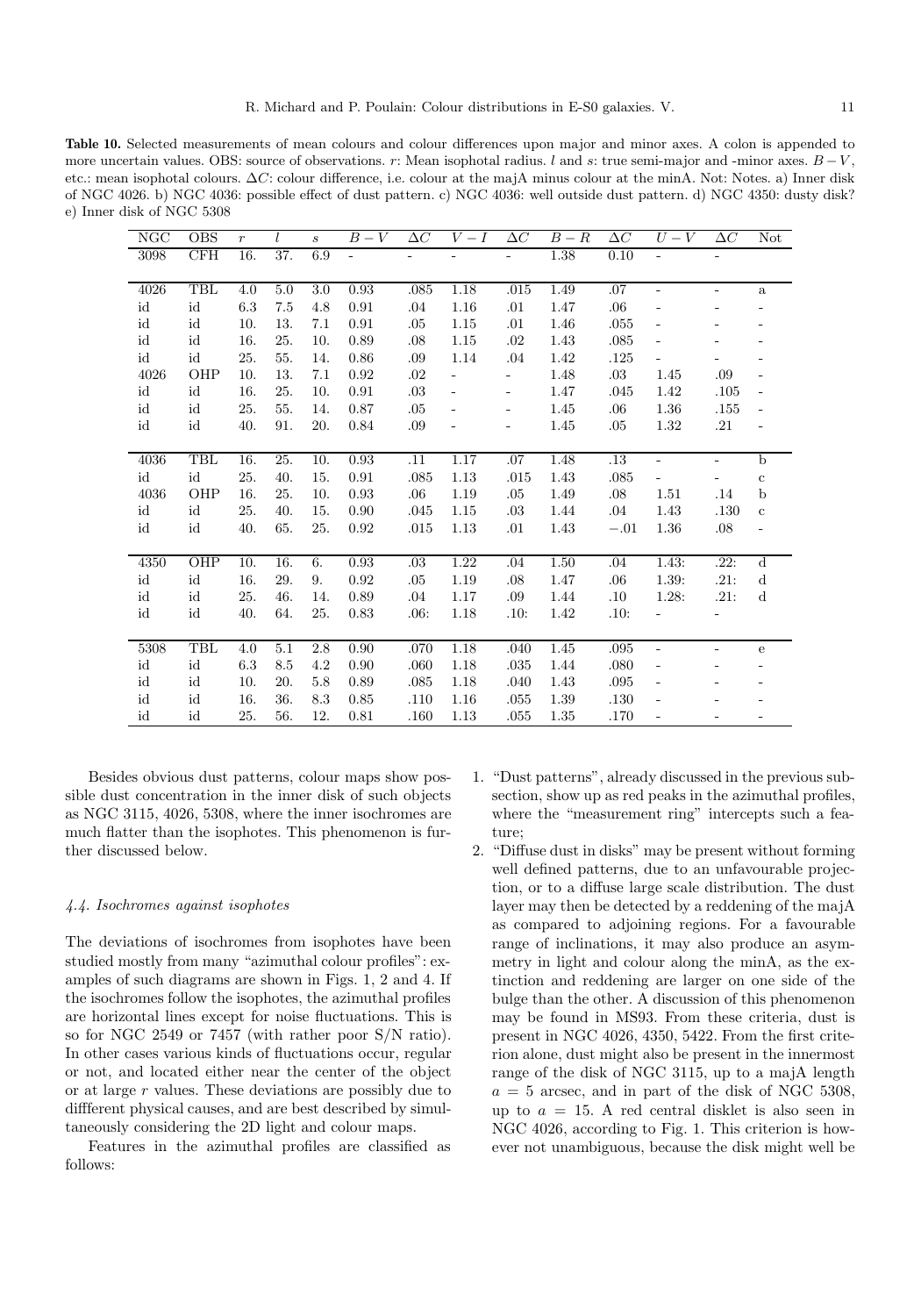

Detailed radial B-R profiles

Evidence for bluer disks



**Fig. 3.** Radial  $B-R$  colour profiles in NGC 4026 and 5308 from TBL frames. Abscissae: Mean isophotal radius r in arcsec and logarithmic scale. The colours of the 4 halves of each axes are shown separately. Upper frame: NGC 4026,  $PA = 179^\circ$ . Full dots: South majA. Small circles: North majA. Black squares: East minA. White squares: West minA. The minA becomes bluer outwards than the majA, much more so for the western side, as the eastern one is affected by dust (see also Fig. 14). Lower frame: NGC 5308,  $PA = 59^\circ$ . The various symbols then relate to orientations 120◦ clockwise from the ones above. The majA is redder everywhere, due to a thin red disk at small  $r$ and a blue bulge at large  $r$ . There is no minA asymmetry in this case

locally redder than the adjoining regions from a difference in their stellar populations. Indeed we find that the inner "red disks" of NGC 4026 and 5308 have less colour contrast in  $V - I$  than  $B - V$ : this is not in line with the dust layer explanation... which however cannot be ruled out due to the effects of seeing upon these minute features;

- 3. From azimuthal colour profiles a thin disk bluer than its surrounding occurs in NGC 3098, inwards of a radius of about  $r_{e}$ , or 8 arcsec. This is also the case in NGC 3115, roughly in the range  $15 < r_e < 30$ . The blue disk of NGC 3098 is washed out in our poor resolution OHP data. The one of NGC 3115 is barely seen at the limit of our small field CFHT data. This phenomenon is presented in Fig. 4;
- 4. "Blueing of the outer spheroidal component" of S0's is expected by analogy with ellipticals. Indeed in many of the azimuthal colour distribution, the outer measured isophotal rings show a large colour contrast between



**Fig. 4.** Azimuthal colour profiles through the inner part of NGC 3098 (upper curves), and the medium part of NGC 3115 (lower curves). Abscissae are polar angles in degrees, with the majA at 0 and 180. The colours are measured within ranges of isophotal radii given as labels to each curve. A narrow bluer region occurs along the majA

minor and major axes regions, the earlier ones being bluer. This is clear in our azimuthal colour profiles for NGC 3098, 4026, 4036, 4111, 4350, 5308, 5422, and is also marginally seen in others. It is easily checked that the minA regions become bluer with increasing radius, while the majA regions stay at nearly the same redder colour (see Fig. 3 for examples). It is therefore proposed that this feature of the azimuthal colour profiles is due to a colour gradient (similar to to the one observed in E-type galaxies that is a blueing towards larger radii), occuring in galaxian components other than the disk, that is the bulge itself and an outer envelope (sheroidal halo or thick disk), which may or not be considered as an extension of the bulge. It is suggestive that the colour contrast here discussed is minimum in  $V-I$  and maximum in  $U-V$ , exactly like the radial colour gradients discussed above.

In Table 10 are collected a number of results about the colour differences between the minor and major axes in our sample galaxies, as a function of isophotal radius and colour. As these differences are very sensitive to seeing, in the case of near edge-on galaxies, results for our OHP data are separated from the higher resolution CFHT and TBL data (and eventually discarded, if deemed too much affected by the poor PSF's). These data have been recovered from azimuthal colour profiles similar to Figs. 1 and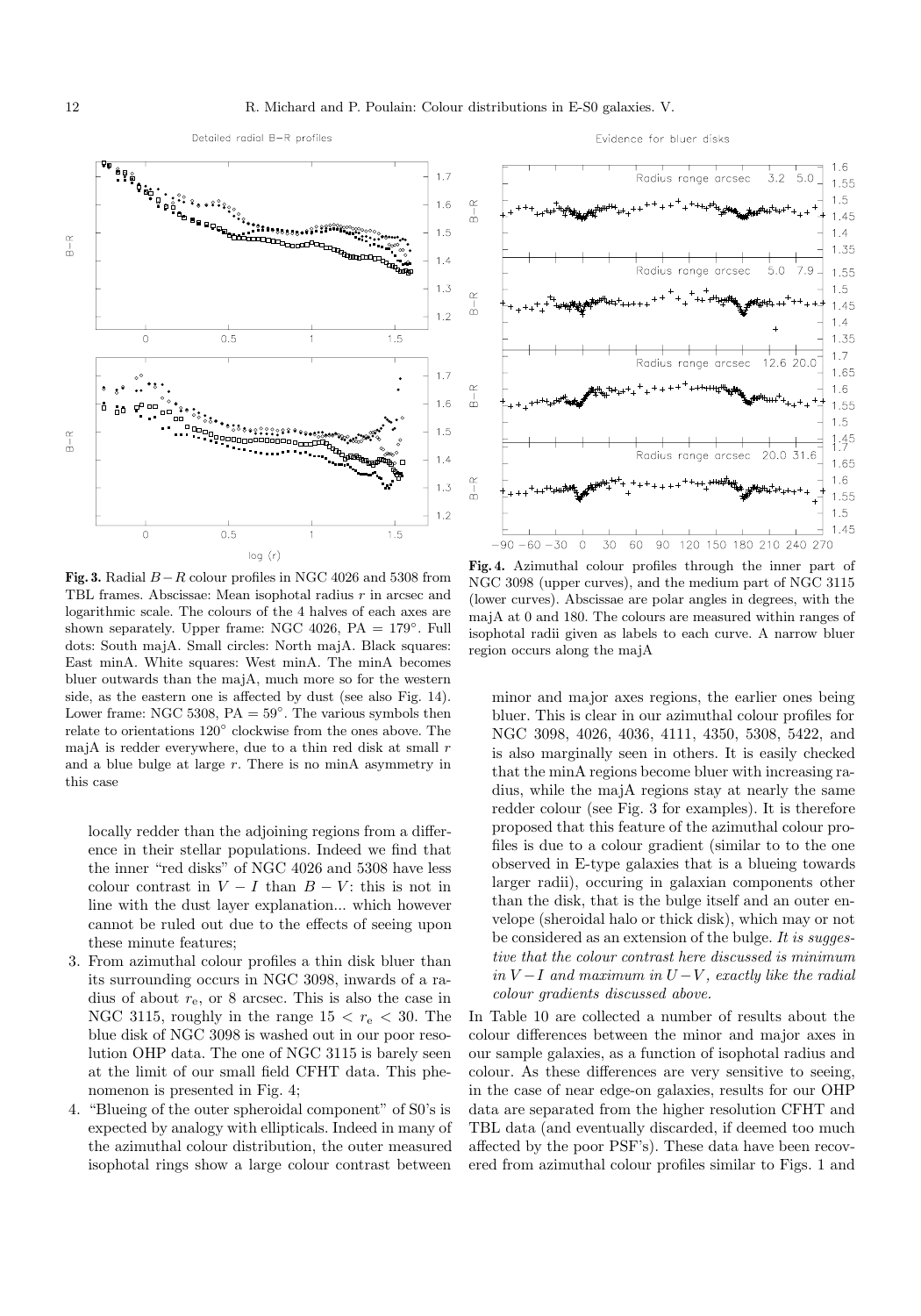

**Fig. 5.** Asymmetries in the SuBr distributions along the two axis of NGC 4026 from TBL frames. Abscissae: Radial distances in arcsec. Ordinates: Differences in magnitudes between the two axes, with circles for the majA and crosses for the minA. There is no colour effect in the asymmetry along the majA, while the asymmetries along the minA change regularly with the colour: the E side is less bright and redder, due to dust in the disk of the object

2. Depending upon the studied object and radius range, the majA minus minA colour difference may be due either to dust concentration in the disk or to blueing of the bulge component, or both. Our guesses as regards the relevant effect are indicated below, in the descriptions of each object.

As is the case for ellipticals, one may wonder if the suggested colour gradients in the bulge of S0's may be explained by the advocated population gradients (see a review in Wyse et al. 1997), or if a concentration of diffuse dust towards the center has to be invoked, as in the theoretical models of Witt et al. (1992), and in the applications by Goudfrooij & de Jong (1995), or Wise & Silva (1996). It may be added that, in the case of S0's, dust concentration in the disk is likely to play a role in colour distributions, not only in the inner part of several objects as discussed above, but also in their outer radial range. The situation is expected to be rather complicated, since we deal with galaxies built from at least two components, i.e. bulge and disk, and two sources of colour variations, i.e. populations changes and dust occurence.

#### 4.5. The minor axis asymmetries

The phenomenon described in MS93, and tentatively attributed to rather thin, but extensive, layers of dust in

Table 11. Measurements of the minor axis asymmetry. Obs: source of observations. s: distance along the minA where the asymmetry is measured in arcsec. For NGC 5422 the B measurement is from an OHP frame

| NGC  | Obs.       | $\mathcal{S}_{\mathcal{S}}$ | U          | B    |      | R    |       |
|------|------------|-----------------------------|------------|------|------|------|-------|
| 4026 | <b>TBL</b> | 12                          | $\sim 100$ | 0.18 | 0.15 | 0.11 | 0.08  |
| id   | OHP        | id                          | 0.20       | 0.11 | 0.09 | 0.08 |       |
| 4036 | <b>TBL</b> | 25                          |            | 0.14 | 0.13 | 0.11 | 0.08  |
| id   | OHP        | id                          | 0.12       | 0.13 | 0.11 | 0.07 | 0.08: |
| 4350 | OHP        | 12                          | 0.10       | 0.10 | 0.08 | 0.08 | 0.05  |
| 5422 | TRL        | 15                          |            | 0.20 | 0.13 | 0.09 | 0.03  |

S0 disks, has been reconsidered from the present higher resolution data. A clear cut case is NGC 4026, where the asymmetries are shown in Figs. 5, in 4 bands from TBL data, and display the expected colour effect.

Table 11 gives some new measurements of the minA asymmetry. It is interesting that the measured asymmetries are smaller for OHP frames than for TBL frames (cases of NGC 4026 and 4036) probably as a seeing effect. It has been found however that in some cases OHP frames of edge-on galaxies display large minA asymmetries due to an elongated and asymmetric PSF!

MS93 emphasized that the data at hand did not allow to distinghuish between extensive continuous layers of dust, as postulated in their attempted modeling, or systems of dust clouds. The high resolution colour maps obtained for NGC 4026 and 5422 suggest that some structure is present in the disk of these objects, notwithstanding the unfavourable projection.

# **5. Notes on individual galaxies**

The notes about the morphology of each object are taken from the results in MM93, completed from the study of the present high resolution frames. Use has also been made of the analysis in terms of bulge and disk components published by Michard (1998) (M 98) for most objects of the present sample. This same analysis has been performed for the others using the techniques in M 98. The notes about the colour distributions are from the present study.

1. NGC 2549. This object contains a roundish boxy bulge, and an extended disk, the dominant component at  $a = 20''$  and farther. Envelope class: thD. From observables and analysis in M 98, the disk present a ring structure with humps near  $6.5$  and  $33''$ . Associated small fluctuations of the PA and  $f_4$  parameters may suggest some trace of spiral structure  $(?)$ . The q ratio of the disk component according to M 98 leads to an inclination larger than 80◦.

The radial colour distributions in Fig. A1 are "regular", with rather flat  $V - I$  and sharply decreasing  $U - V$ . The azimuthal colour profiles are flat, showing the isochromes and isophotes to be nearly coincident.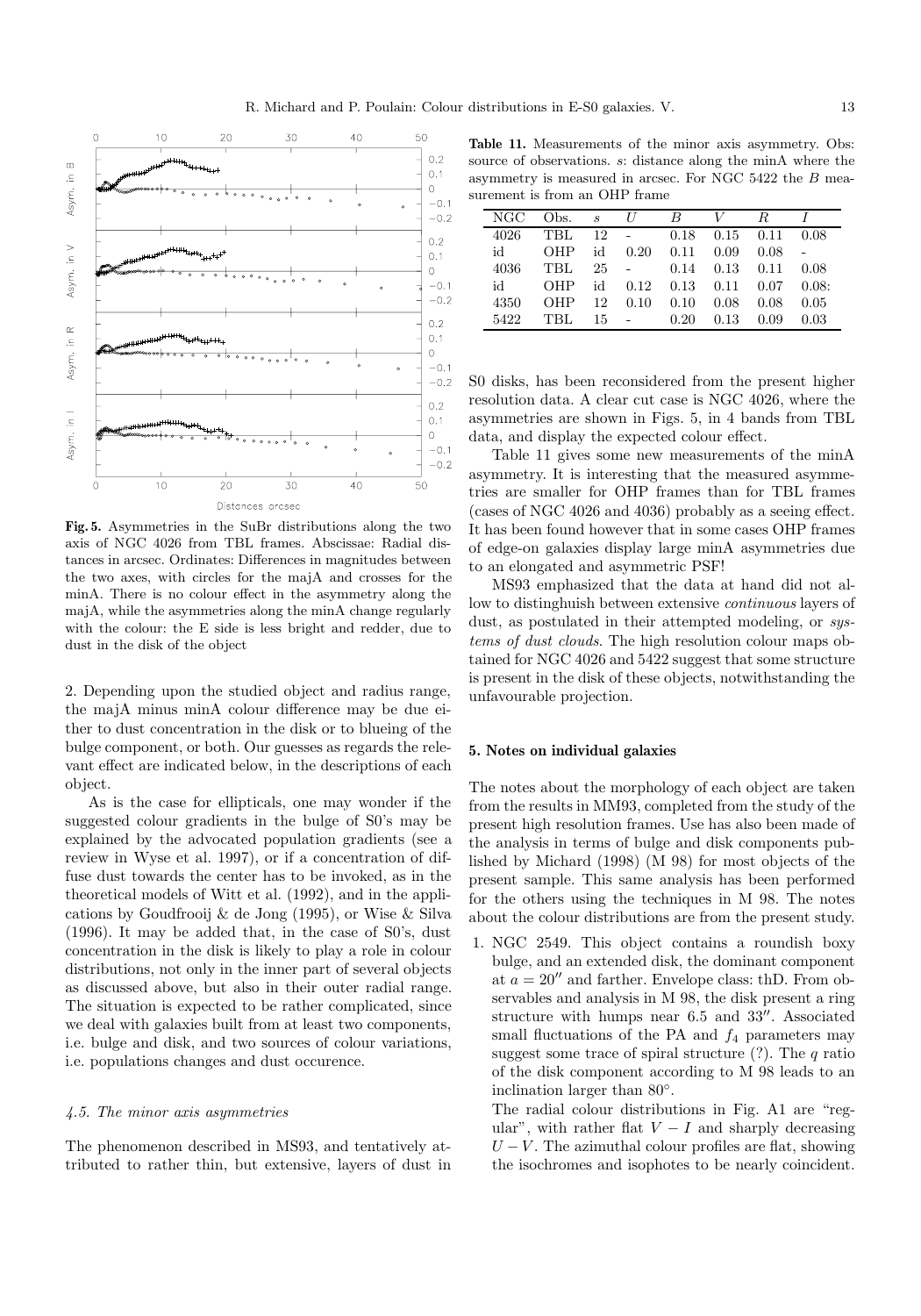

**Fig. 6.** Possible colour changes associated with rings in NGC 2549. Abscissae: majA central distances in arcsec and  $r^{1/4}$  scale. Ordinates: Upper frame: Differences in mag between a B majA SuBr profile and a least square fitted  $r^{1/4}$  law: this strongly emphasizes local ring features. Middle frame:  $B - R$  majA profile. Lower frame:  $U - V$  majA profile. There is some correspondence between the ring features and humps in the colour profiles, particularly in  $U - V$ 

The colour map of Fig. A1 shows a low contrast central pattern, with a thin arclet (dust?) in coincidence with an isophotal contour. An interesting property of this galaxy lies in the subtle changes of colour associated with the ring structure, which is demonstrated in Fig.  $6$ :

2. NGC 3098. It presents a boxy bulge and a disk mixed in a spheroidal envelope. The disk is dominant at  $a = 6$ <sup>n</sup> and farther. Envelope class: thD. There is an inner disk, giving a fist  $\epsilon$  maximum at  $a = 1.2$ ", and a low contrast ring with the hump near  $a = 9''$ . The q ratio of the disk component according to M 98 leads to an inclination larger than 84◦;

The radial colour distributions in Fig. 1 are "regular", while the colours are slightly bluer than average. No evidence for dust is seen. The CFHT frames show the majA to be bluer than surroundings for  $a < 10''$  (see Fig. 4), that is in the ring region. Farther out the reverse situation occurs (see Table 10), possibly due to an outwards blueing of the spheroidal component, compared to a disk with small colour gradient;

3. NGC 3115. The large bulge dominates the SuBr, except where the low contrast ring shows up, around  $a = 18$ ". Nieto et al. (1991) noted the inner "decoupled" disk inside  $a = 5$ ". The main disk exhibits a cut-off near  $a = 90''$ , so that the envelope is in class spH. The  $q$  ratio of the disk component according to M 98 leads to an inclination larger than 82◦.

The radial colour distributions are surprisingly flat. We note that the object is difficult, too large for the field of the available OHP observations. Silva et al. (1989), found the majA slightly bluer than surroundings. From an analysis in terms of a bulge and disk components, they conclude that the disk population is bluer by 0.5 in  $B - I$  than the bulge one, a conclusion very dependent upon their model. Our CFHT frames show the inner disk to be redder (see Fig. A3), while farther out the majA becomes bluer than surroundings, (see Fig. 4) in qualitative agreement with Silva et al. observations. A bulge+disk analysis according to the techniques in M 98, suggests that the  $B-R$  differences between the two component remain small. The disk is found redder near  $a = 3''$  (inner disk) and bluer for  $a > 15''$  (main disk). The only evidence for dust in NGC 3115 is in the red inner disk, but this might be a population effect.

This nearby galaxy has been much studied spectroscopically: see the survey by Fischer (1996), and the discussion of a central black hole by Kormendy et al. (1996);

4. NGC 3245. This galaxy has a modest bulge and a strongly dominating disk. There is a double ring structure with maxima near  $a = 5$ <sup>"</sup> and  $a = 15$ ". Envelope class: exD. The q ratio of the disk component according to M 98 leads to an inclination of 62◦.

The radial colour distributions in Fig. A4 are "regular". The relatively strong reddening towrds the center is due to a high contrast dust pattern within  $3-4$ <sup>"</sup> from center (see map in A4). This in turn contains a blue feature,  $1''$  SE from center. Is it a "hole" in the dust, or a region of relatively recent star formation?

5. NGC 4026. This object has a strongly dominant disk extending out of a boxy bulge. There is again a minute inner disk giving a first peak of the  $\epsilon$  profile at  $a = 4.5$ ". The ring produces a hump in SuBr around  $a = 19''$ . Envelope class: thD. An unpublished bulge+disk analysis with the techniques of M 98 leads to an inclination larger than 80<sup>°</sup>.

The radial colours (see Fig. A5) are "regular". A slightly redder hump in all colour curves appears at  $r = 12^{\prime\prime}$ , or a majA of  $a = 19^{\prime\prime}$ , which put it in coincidence with the ring. According to the high resolution map of Fig. A5, the "inner disk" is redder than surroundings: this reddening is found to be less in  $V-I$ than  $B - V$ , which may rule out an explanation in terms of a dust concentration. NGC 4026 is not symmetric, the eastern side of the bulge being less bright and redder than the western (Figs. 1 and 5), due to rather thin dust throughout the disk, and/or a system of dust features. Finally, this galaxy presents a remarkable contrast between the majA and minA colours far from center (Figs. 1, 2 and Table 10), a phenomenon we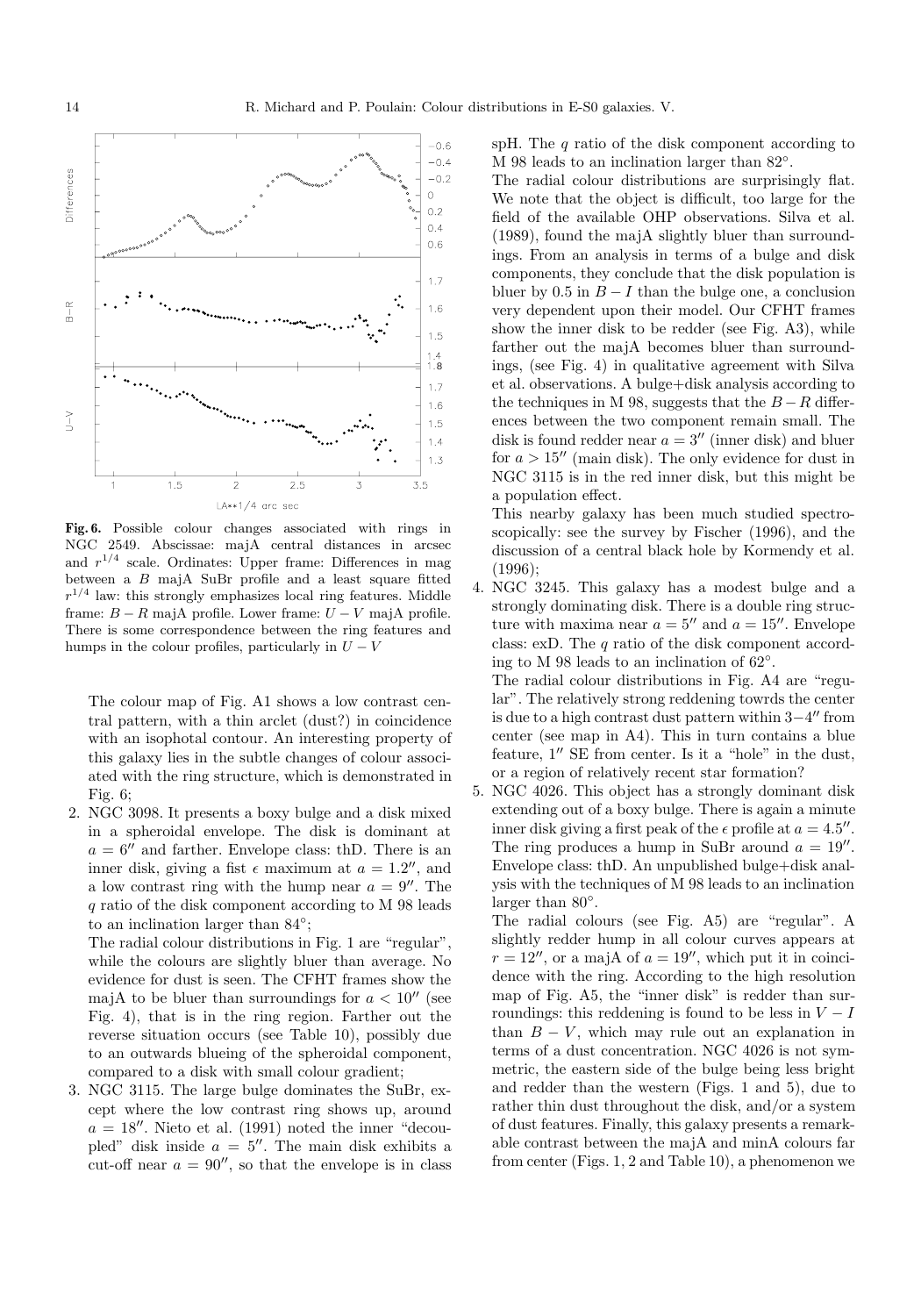have ascribed to an outwards blueing of the spheroidal component as compared to the disk;

6. NGC 4036. Again this object has a dominant disk. The morphology in the inner radius range is affected by a major dust pattern mostly along the majA. A low contrast ring may be present with maximum near  $a = 28''$ . An unpublished bulge+disk analysis with the techniques of M 98 leads to an inclination of 73◦. Envelope: exD class.

An outstanding dust pattern is present (Fig. A6): three lanes of irregular structure can be recognized, with a geometry suggesting that the dust lies in the disk plane. The colour excess locally reaches  $E(B - V) =$ 0.18 against background. Besides this, the object shows the minA asymmetry, with the S side redder and less bright, farther out than the lanes. The phenomenon described as "blueing of the outer bulge" is also present (Table 10);

7. NGC 4111. In the central region is seen the long ago described "peanut bulge" (Tsikoudi 1980). There is also an inner disk, giving a first  $\epsilon$  maximum near  $a = 5$ ", and a ring showing up near  $a = 22''$ . Envelope class: thD.

There is a small but high contrast central dust pattern, elongated along both galaxian axes. The map of Fig. A7 suggests that the peanut bulge may result from extinction by the overlying dust. Indeed it has been verified from the original frames, that a dust lane crosses the bulge along the minA, slightly S from center, and shows much less contrast in  $R$  than in  $B$  (no I frame is available). It is our guess that the peanut bulge would not be seen in the  $K$  band. The object is very blue compared to others in the sample, specially in the disk, away from the central dusty bulge, and in the  $U - V$  colour (Table 8): its stellar population is probably younger than average. The outer isophotes show, to a rather small extent, the blueing of the minA relative to majA noted for several other objects;

8. NGC 4350. This S0 is typical of galaxies with an spH type envelope, as the outer axis ratio increases to about 0.8. According to the analysis in M 98, the disk suffers an outer cut-off starting near  $a = 50''$ , while the spheroidal component increases well above an  $r^{1/4}$  extrapolation of the inner bulge. The inclination may be 77◦ or larger.

The radial colour distributions (Fig. A8) show a red central peak and a gradient above average in all colours. There is evidence in our data for a reddening of the majA compared to surroundings (see  $B - R$ map), and for minA asymmetry, the  $E$  side being brighter and bluer. A concentration of dust in the disk is proposed;

9. NGC 5308. As in several other S0's, there is an inner disk with peak SuBr near  $a = 7''$ . The bulge is rather boxy, and the envelope of the thD class. The analysis in M 98 points to a disk inclination of 83◦, if infinitely thin, but it should be larger and close to 90◦.

The radial colours are standard, except for a prominent red peak inwards of  $r = 2.5$ ". This may be associated with the reddening of the inner disk against surroundings (Fig. A9, Table 10). Besides the object displays a strong reddening of the outer majA, again ascribed to the outwards blueing of the spheroidal component;

10. NGC 5422. This galaxy has a strong bulge, clearly brighter on the W side than on the E one. Again there is an inner disk, with first  $\epsilon$  maximum near  $a = 6$ , and a ring with maximum contrast near  $a = 23''$ . Envelope: thD class. From the M 98 analysis, the inclination is 81◦, or larger.

The object displays high contrast dust markings nearly along the majA, but slightly displaced westwards. On the other hand there is a general reddening of the eastern side due to dust in the disk. This also produces a well defined minA asymmetry (Table 11);

11. NGC 7332. This object presents a boxy bulge, an inner disk with the first  $\epsilon$  maximum near  $a = 4$ , and a ring with maximum contrast near  $a = 28''$ . Envelope class: thD. A spectroscopic study of this object is due to Fisher et al. (1994).

Our radial  $B - R$  profile for NGC 7332 are rather uncertain. The object displays a large dust pattern of moderate contrast (Fig. A11). As for NGC 4111, the disk is rather blue;

12. NGC 7457. This galaxy is less inclined than other sample objects, with a minimum axis ratio of 0.52. Because the Carter's  $e_4$ ,  $e_6$  coefficients fluctuate around zero, it is believed that one of the two components, most probably the disk, dominates the other. Envelope class: uncertain. HST observations were published by Lauer et al. (1991).

The colours of this objects are quite flat, except for a very small central red peak (Fig. A12). They are also bluer than for most other S0's.

#### **6. Conclusions**

The present observations of colour distributions in 12 S0 galaxies, most of these nearly edge-on, suggest the following conclusions:

- 1. Radial isophotal colour distributions show some outwards blueing as in E type galaxies. The relative gradients in the 4 colour indices  $B - V$ ,  $V - I$ ,  $B - R$ ,  $U - V$ , are not proportional to relative dust reddening coefficients, the  $V - I$  gradient beeing quite small and the  $U - V$  one quite large: apparently dust cannot be responsible for such gradients. When it is feasible to measure both the bulge and disk colour gradients the first one is steeper;
- 2. Optical dust is detected in 10 of the studied objects out of 12, either from definite dust patterns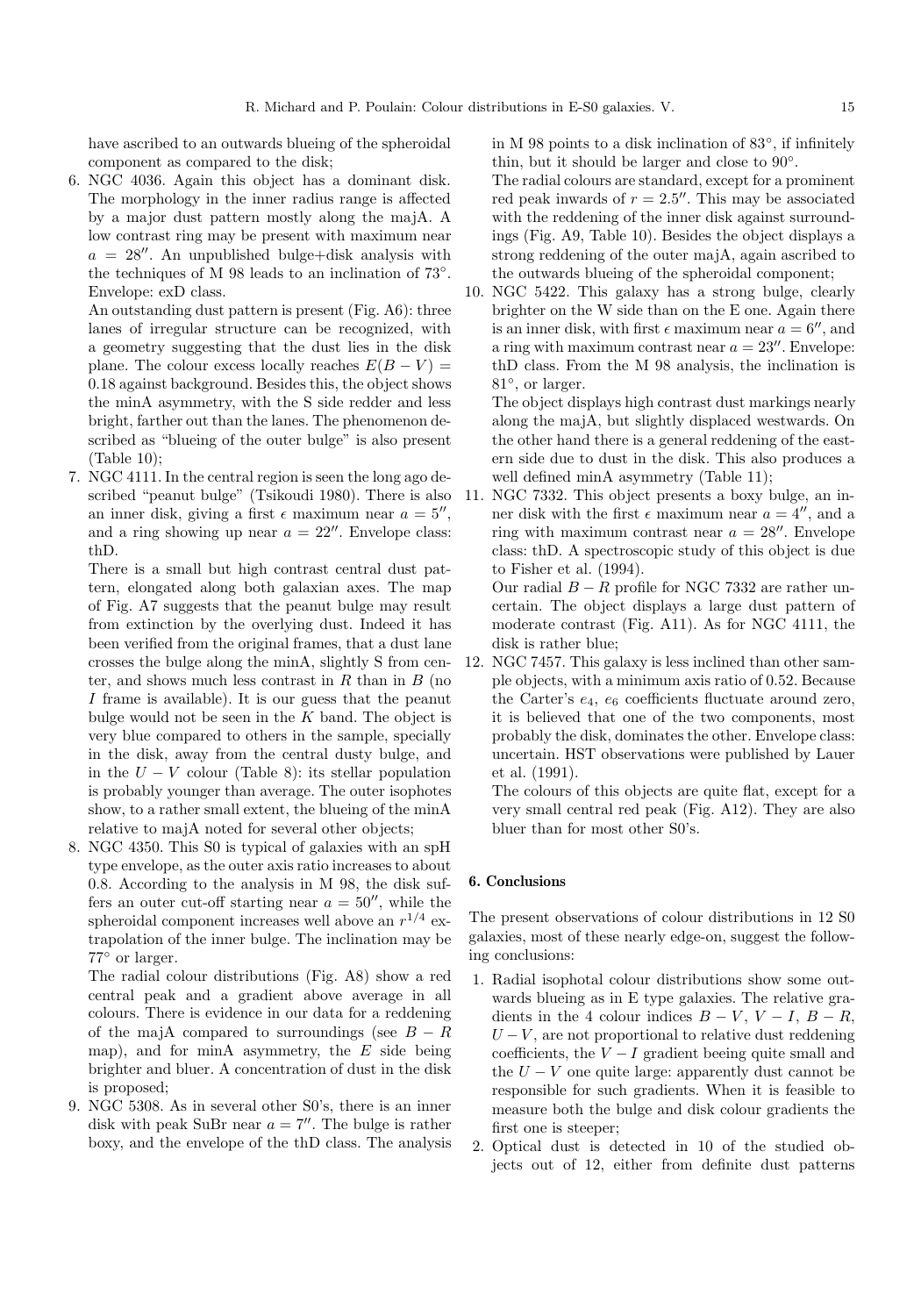(NGC 2549, 3245, 4026, 4036, 4111, 5422, 7332), or from indirect but ambiguous evidence. It is observed that the "peanut bulge" of NGC 4111 possibly results from the central dust pattern in this object;

- 3. Dust is likely to be present, without forming clear patterns, in the disk of NGC 4350, 5308, and perhaps also in the inner "decoupled disk" of NGC 3115. In these 3 cases the evidence comes from reddening of the majA as compared to its surroundings, along isophotal contours: it remains ambiguous however, since population differences might give similar observational effects. Checks from the use of various colour indices are not as yet conclusive;
- 4. A disk slightly bluer than the adjoining regions is found in NGC 3098 and NGC 3115, but only at  $a > 15$ <sup>"</sup> or so in this later case;
- 5. For a number of objects, the minA regions along a given isophote, become bluer than the majA tips. This might perhaps be explained in terms of spheroid  $+$ disk models, assuming a a strong outwards blue gradient in the spheroid, against a flater colour disk. By "spheroid" we here mean the superposition of the bulge itself and a thD or spH envelope, to use the classification scheme of MM93, much less flat than the disk. In principle some dust concentration in the disk might also provide an explanation, but our evidence from the comparison of the  $B-V$  and  $V-I$  colour indices does not support it;
- 6. Some correlations are found between the ring struture and the colour along the majA in NGC 2549 and 4026, more pronounced in  $U - V$ : there a blueing of the colour profile coincides with the upwards "humps" in the SuBr profiles.

# **7. Appendix**

The Appendix presents graphical data for each galaxy. These are not corrected for galactic extinction and K effect, contrary to the tabulated data. Each figure contains:

1. a map of isochromes (full line) and isophotes (doted), with coordinates in arcsec, the origin beeing at the galaxian center. The field may vary from map to map. The caption to each figure contains the direction of the North (the East is always 90 degrees counterclockwise), the levels and steps for the isochromes and isophotes. The maps are from the high resolution observations, CFHT or TBL, except for NGC 4350 where OHP frames had to be prefered;

2. a graph of the radial distributions of  $R$  isophotal SuBr and available colours. Abscissae: log of isophotal mean radius  $r$  in arcsec. Ordinates: magnitudes. OHP low resolution data are shown as circles, high resolution data as heavy dots  $(R \text{ curve})$  or stars (colour curves). Errors bars as evaluated in 3.4 are shown at 6 r values cooresponding to  $\mu_V = 19 - 24$ .

#### **References**

- Balcells M., Peletier R.F., 1994, AJ 107, 135 (BP94)
- Bothun G.D., Gregg M.D., 1990, ApJ 350, 73
- Fisher D., Illingworth G., Franx M., 1994, AJ 107, 160
- Fisher D., Franx M., Illingworth G., 1996, ApJ 459, 110
- Goudfrooij P., de Jong T., 1995, A&A 298, 784
- Kormendy J., Bender R., Richstone D., et al., 1996, ApJ 459, L57
- Lauer T.R., Faber S.M., Holtzmann J.A., et al., 1991, ApJ 369, L41
- Longo G., de Vaucouleurs A., 1983, A General Catalogue of Photoelectric Magnitudes and Colours in the UBV System of 3578 Galaxies brighter than the 16th V -magnitude, 1936-1982. The Univ. of Texas Publ.
- Longo G., de Vaucouleurs A., 1985, Supplement to the General Catalogue of Photoelectric Magnitudes and Colors in the UBV System. The Univ. of Texas Publ.
- Michard R., Marchal J., 1993, A&AS 98, 29 (MM93)
- Michard R., Marchal J., 1994, A&AS 105, 481 (MM94)
- Michard R., 1996, A&AS 117, 583
- Michard R., 1998, A&AS 127, 299 (M 98)
- Michard R., 1999, A&AS 137, 245 (Paper IV)
- Michard R., Simien F., 1993, A&A 274, L25 (MS93)
- Nieto J.L., Bender R., Arnaud J., et al., 1991a, A&A 244, L25
- Peletier R.F., Balcells M., 1996, AJ 111, 2238
- Peletier R.F., Balcells M., 1997, NewA 1, 349
- Sandage A., 1961, The Hubble Atlas of Galaxies, Carnegie Inst. of Washington (RSA)
- Seyfert W., Scorza C., 1996, A&A 310, 75
- Silva D.R., Boroson T.A., Thompson I.B., Jedrzejewski R.I., 1989, AJ 98, 131
- Tsikoudi V., 1980, ApJS 43, 365
- Longo G., de Vaucouleurs A., 1983, A General Catalogue of Photoelectric Magnitudes and Colours in the UBV System of 3578 Galaxies brighter than the 16th V -magnitude, 1936-1982. The Univ. of Texas Publ.
- Longo G., de Vaucouleurs A., 1985, Supplement to the General Catalogue of Photoelectric Magnitudes and Colors in the UBV System. The Univ. of Texas Publ.
- de Vaucouleurs G., de Vaucouleurs A., Corwin H.G.Jr., et al., 1991, Third Reference Catalogue of Bright Galaxies. Springer Verlag, New-York
- Wise M.W., Silva D.R., 1996, ApJ 461, 155
- Witt A., Thronson H.A. Jr., Capuano J.M., 1992, ApJ 393, 611
- Wyse R.F.G., Gilmore G., Franx M., 1997, ARA&A 35, 617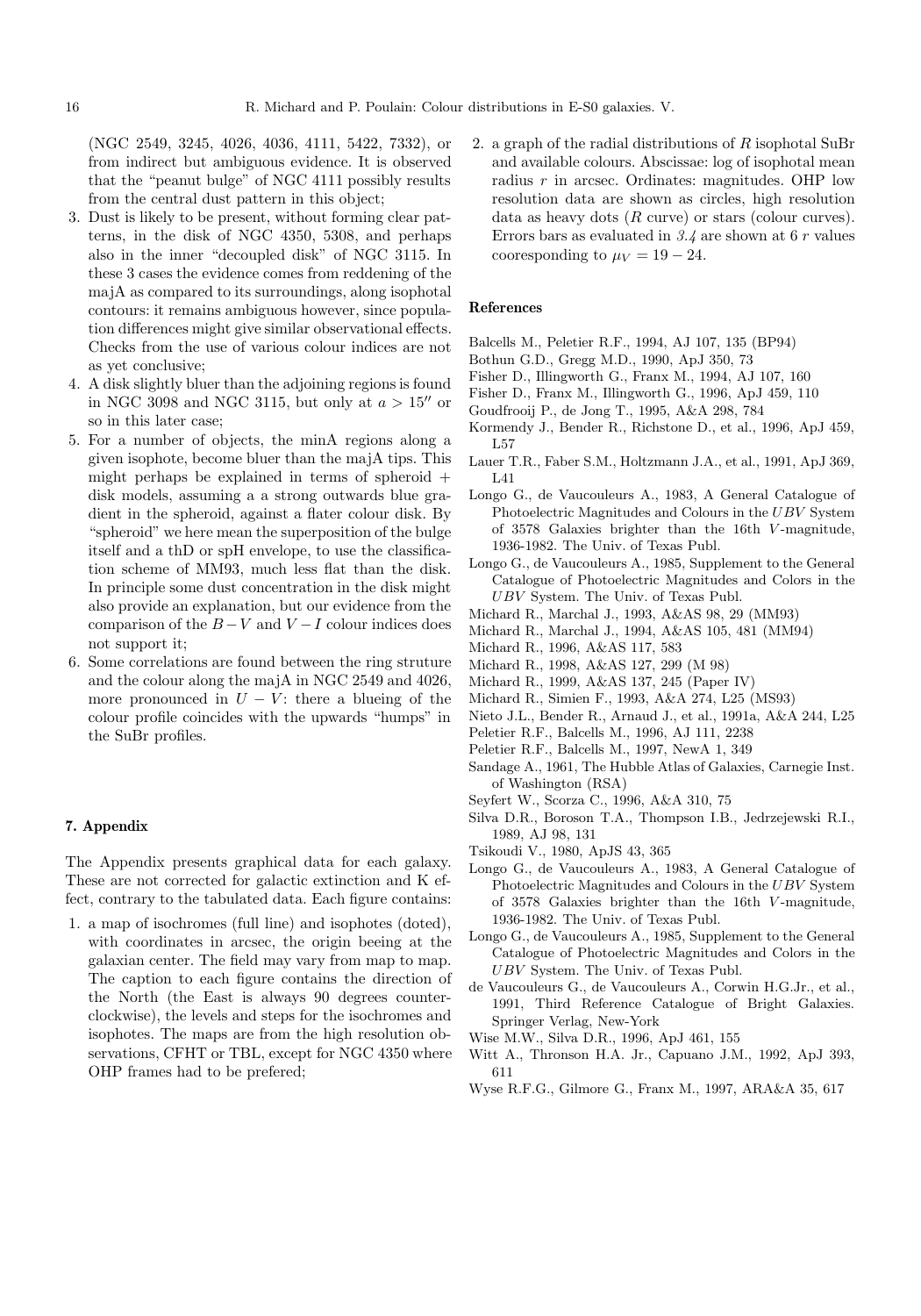



**Fig. A1.** NGC 2549:  $B - R$  isochromes and B isophotes from CFHT frames. Isochromes  $1.60 - 1.675$  (0.025). Isophotes  $17 - 20$  (0.5). N at 8 o'clock. There is a low contrast dust pattern, with the peak red colour somewhat displaced from the galaxian center, and a thin lane along part of the 19.5 isophote (see also Fig. 6)

**Fig. A2.** NGC 3098:  $B - R$  isochromes and B isophotes from CFHT frames. Isochromes  $1.475 - 1.55$  (0.025). Isophotes  $17 - 20$  (0.5). N at 9 30 o'clock. The colour distribution is rather flat, except for a modest central red peak, and evidence for the bluer disk at the SE majA. (see also Fig. 4). Poor  $B-V$ ,  $V - I$  colour profiles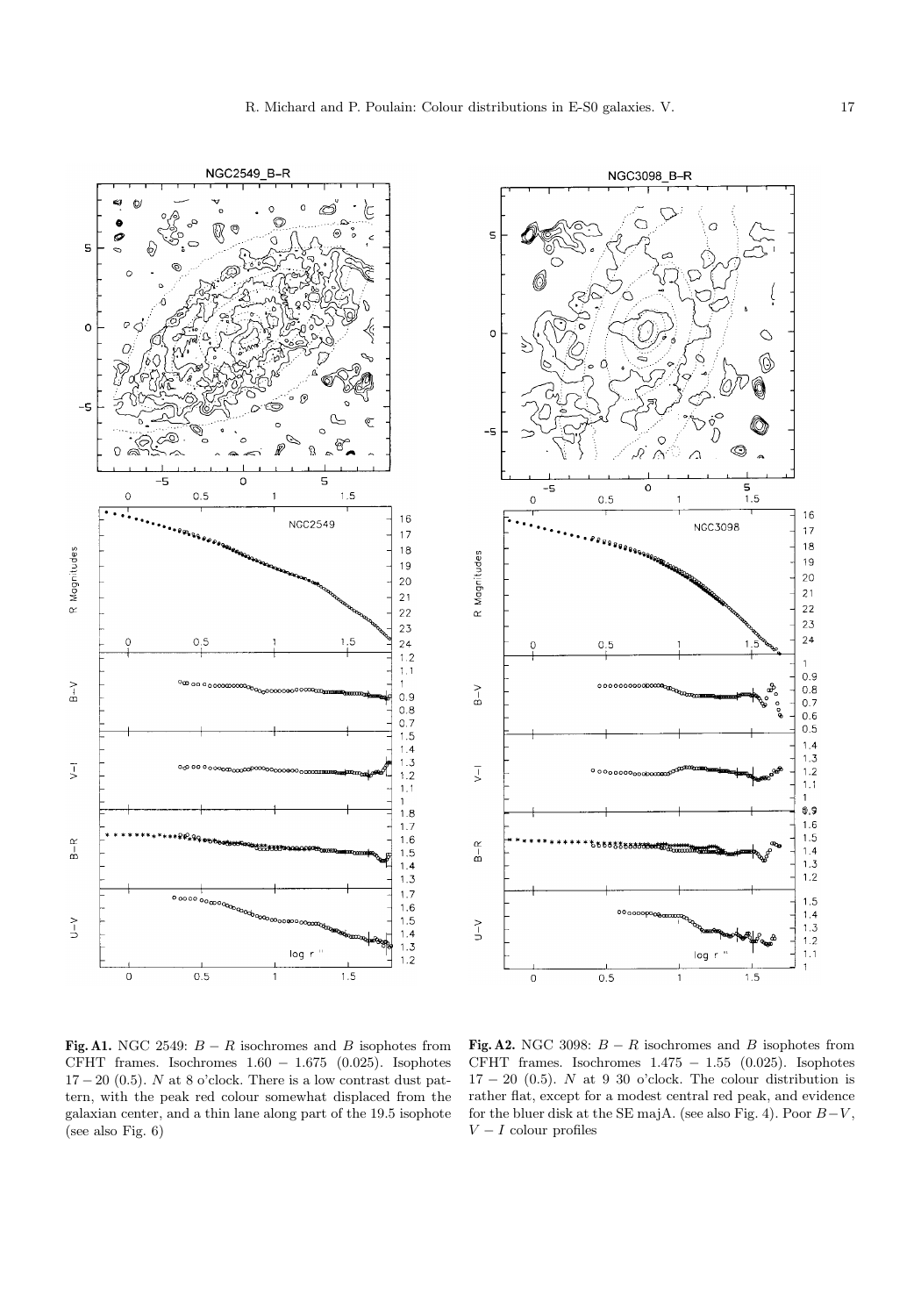



**Fig. A3.** NGC 3115:  $B - R$  isochromes and B isophotes from CFHT frames. Isochromes  $1.55 - 1.675$  (0.025). Isophotes  $16-19$  (0.5).  $N$  at  $9$  o'clock. The innermost "decoupled disk", first noted by Nieto et al. (1991), is very red, possibly due to dust concentration there. Poor  $V - I$  colour profile

**Fig. A4.** NGC 3245:  $B - R$  isochromes and B isophotes from CFHT frames. Isochromes 1.50−1.70 (0.025). Isophotes 17−20  $(0.5)$ . N at 7 30 o'clock. This object shows a high contrast central dust pattern. Note that the sharp feature 1.2 arcsec N from center is bluer than its surroundings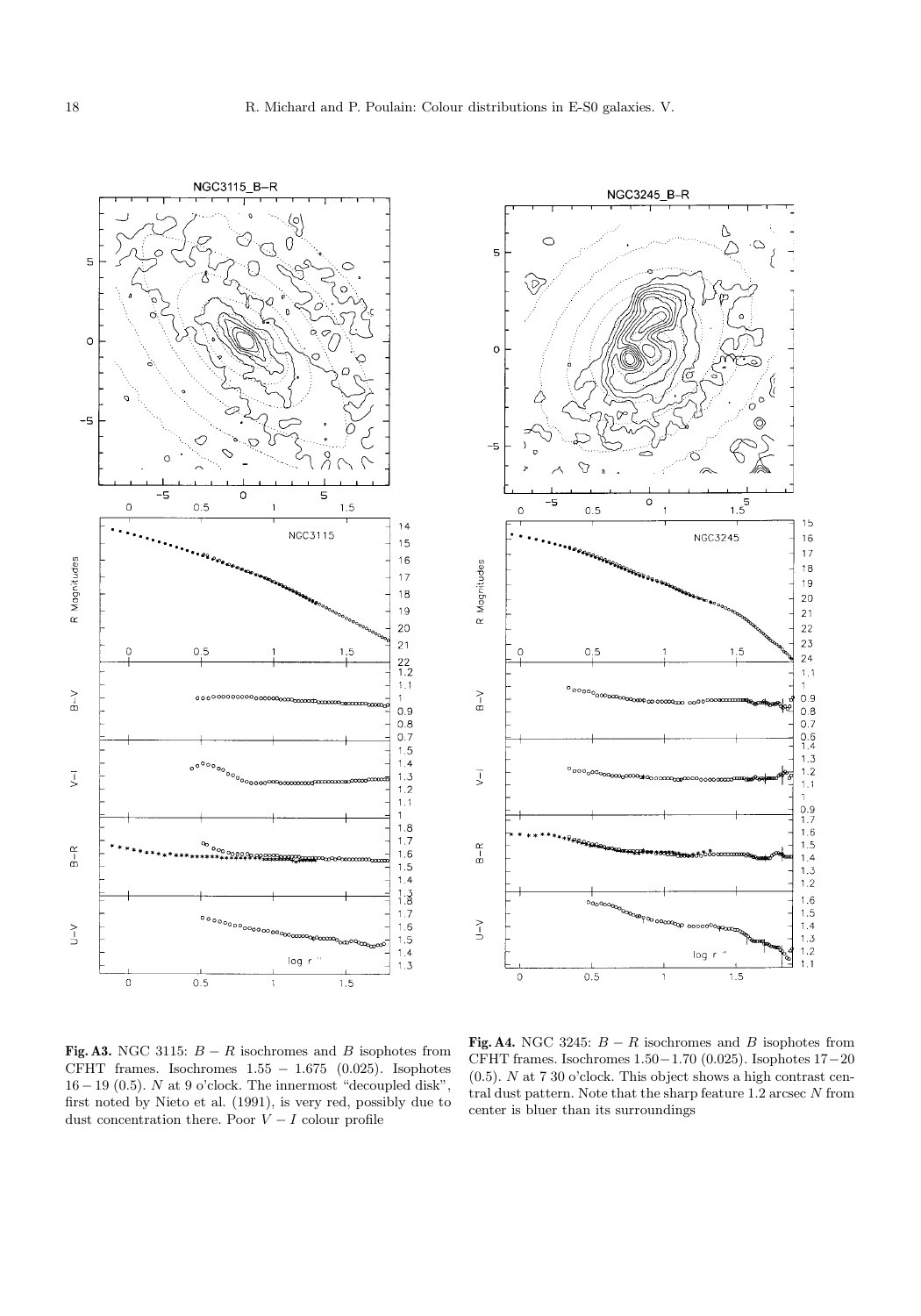



**Fig. A5.** NGC 4026:  $B - R$  isochromes and B isophotes from TBL frames. Isochromes 1.50−1.62 (0.04). Isophotes 18−21.5 (0.5). N at the top. There is an inner thin red disk. This galaxy features the minA asymmetry in light and colour, the  $E$  side being redder and less bright (see also Fig. 5)

**Fig. A6.** NGC 4036:  $B - R$  isochromes and B isophotes from TBL frames. Isochromes  $1.50 - 1.80$  (0.05). Isophotes  $18 - 21$  $(0.5)$ . N at the top. This galaxy features a prominent dust pattern nearly parallel to the majA on the S side. The minA asymmetry extends very far, with the S side redder and less bright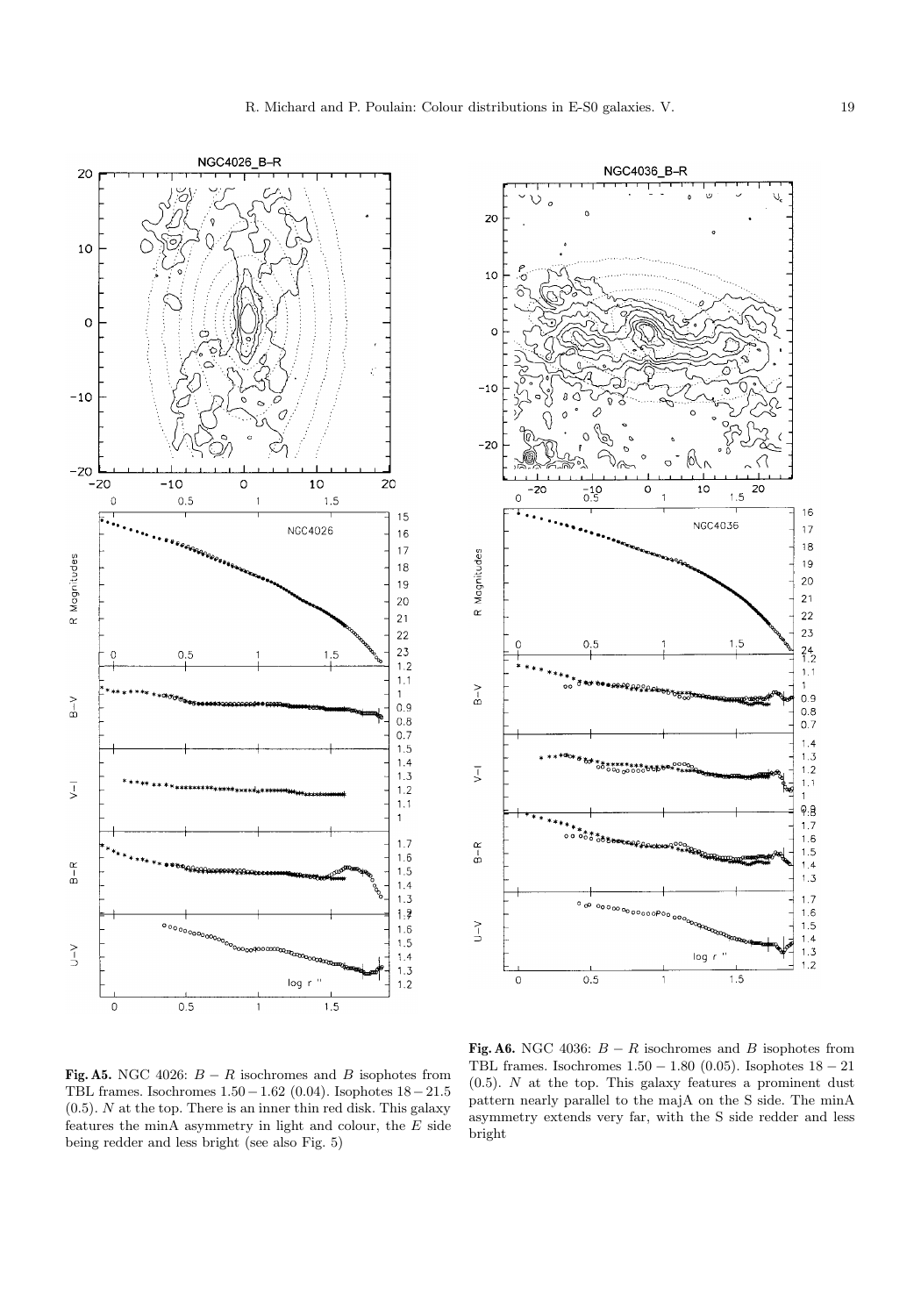NGC4111\_B-R  $\circ$ 10 5  $\circ$  $-5$  $-10$ d  $10$  $\circ$  $\mathsf S$  $-10$ -5 15 NGC4111  $16$  $17$ R Magnitudes  $18$  $19$ 20  $21$  $22$ 23  $1.5$  $0.5$  $\frac{24}{1.1}$  $\mathbf{1}$  $_{\rm B-V}$  $0.9$  $0.8$  $0.7$  $0.6$ <br> $1.4$ <br> $1.3$  $1.2$  $\overline{v}$  $1.1$  $\mathbf 1$  $0.9$  $1.6$  $1.5$  $\frac{\alpha}{\alpha}$  $0$  o o or  $1.4$  $1.3$  $1.2$  $1.5$  $\circ$   $\circ$  $1.4$  $1.3$  $\geq$  $1.2$  $1.1$ log  $\mathbf{1}$  $\circ$  $0.5$  $1.5\,$  $\mathbf{I}$ 



**Fig. A7.** NGC 4111:  $B - R$  isochromes and B isophotes from TBL frames. Isochromes  $1.40 - 1.70$  (0.05). Isophotes  $17 - 20$ (0.5). N at the top. This object displays a sharp central red peak, probably due to dust, with extensions along both the majA and the minA. The minA dust extension and the peanut bulge already noted by Tsikoudi (1972), seem to have correlated geometries

**Fig. A8.** NGC 4350:  $B - R$  isochromes and B isophotes from OHP frames. Isochromes 1.55−1.625 (0.025). Isophotes 17.5− 21.5 (0.5).  $N$  at the top. The isochromes are flatter and somewhat displaced along the minA, which may be evidence for dust concentration in the disk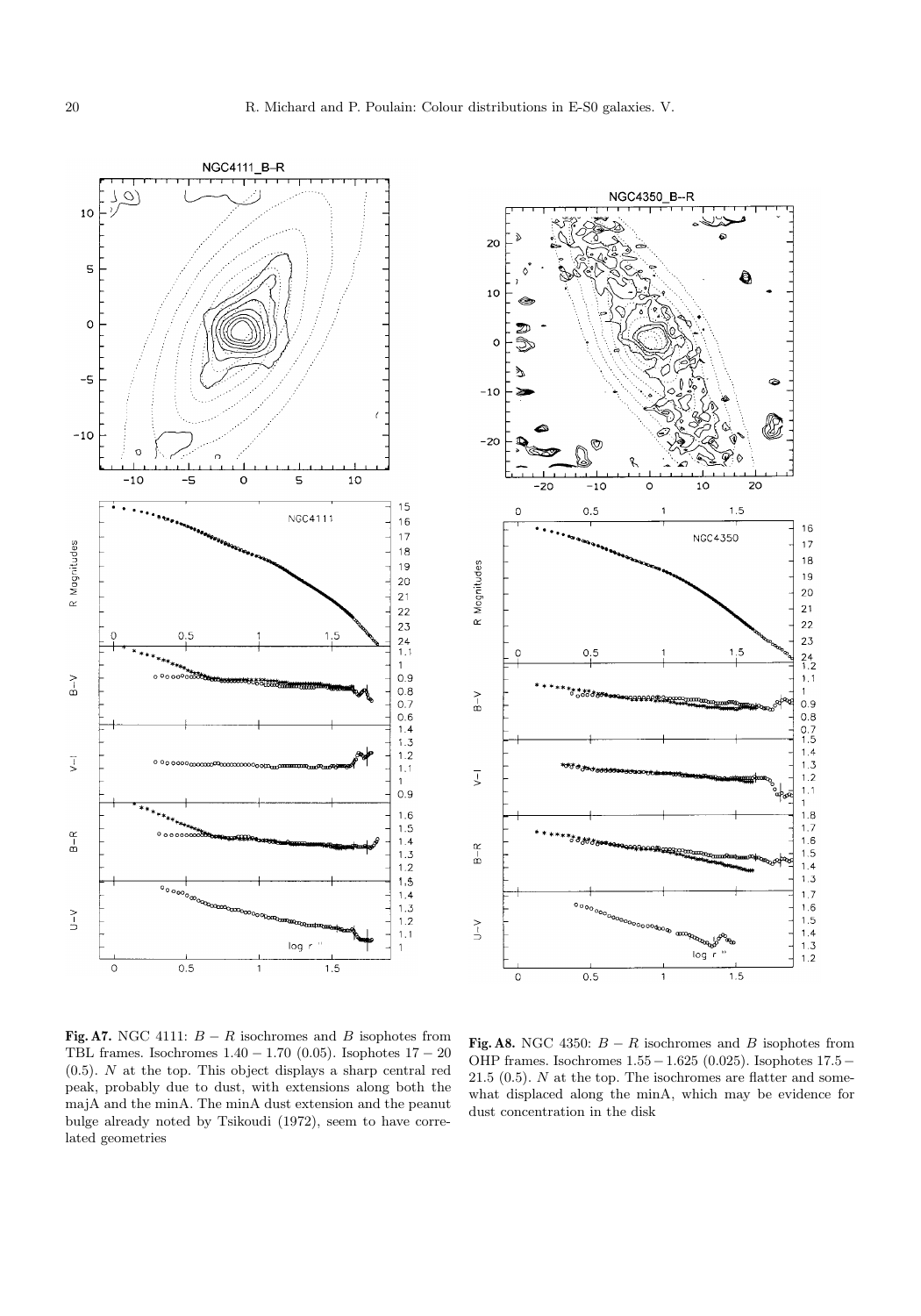



**Fig. A9.** NGC 5308:  $B - R$  isochromes and B isophotes from TBL frames. Isochromes 1.50− 1.675 (0.025. Isophotes 18− 21  $(0.5)$ . N at the top. There is a strong reddening of the inner disk, which might be taken as evidence of dust concentration there. The effect is however much smaller in  $V - I$  (see also Fig. 3 and Table 10)

**Fig. A10.** NGC 5422:  $V - I$  isochromes anf V isophotes from TBL frames. Isochromes 1.225−1.375 (0.025). Isophotes 16.5− 21 (0.5). N at the top. There is a prominent dust pattern along the majA. This object displays the minA asymmetry in light and colour, the E side being redder and less bright. The colour feature at the SE corner of the field is due to a poorly erased field object